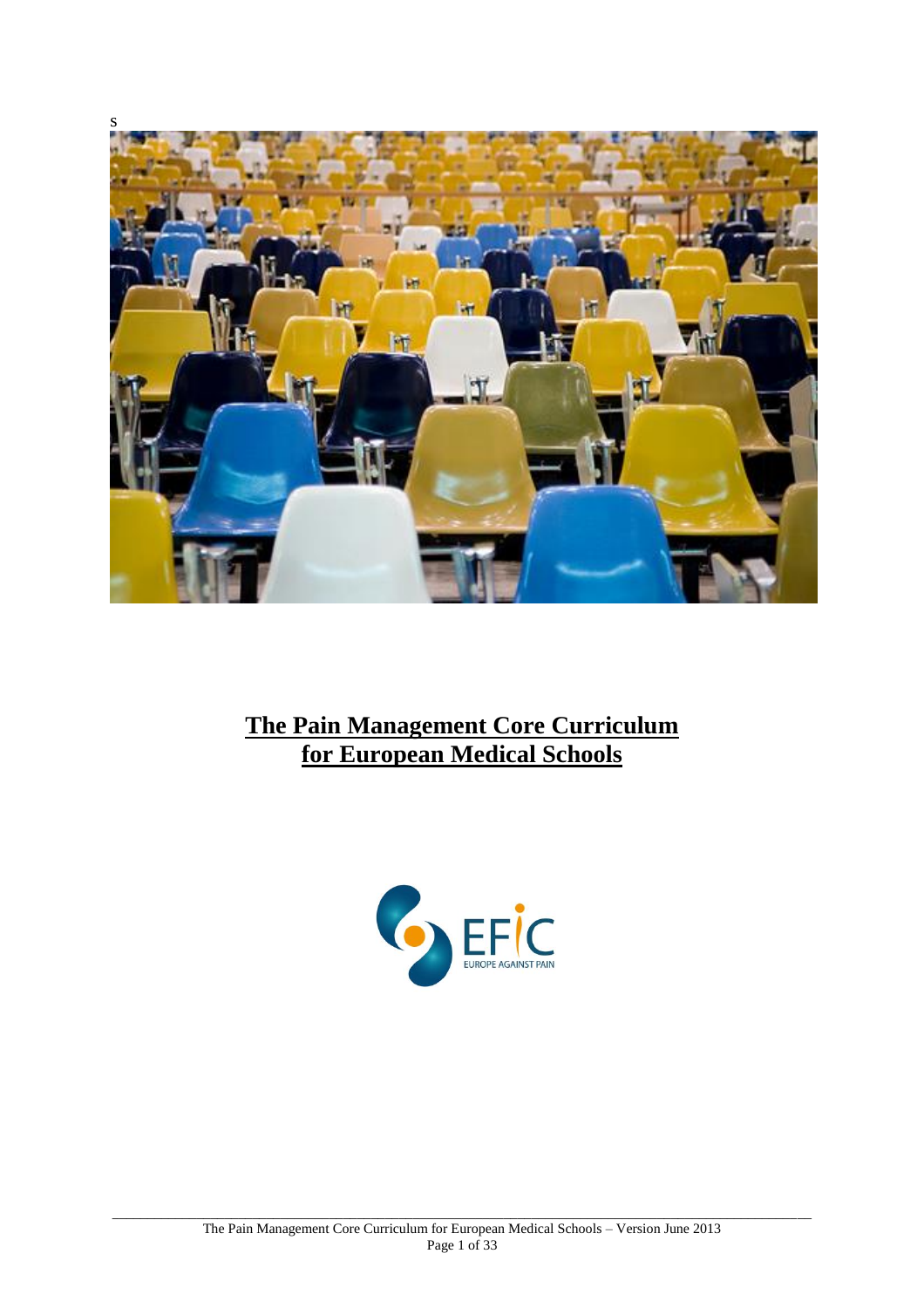# **The Pain Management Core Curriculum for European Medical Schools**

An interdisciplinary teaching approach

based on the German Medical Licensure Act (valid since: October 1, 2003) First published for German Medical Schools after passing February  $1<sup>st</sup>$ , 2008 the steering committee of the DGSS – Deutsche Gesellschaft zum Studium des Schmerzes e.V. (German Chapter of the IASP – International Association for the Study of Pain)

Adapted European version written and released (date) by the Committee on Education of the EFIC (European Federation of IASP Chapters)



#### **Foreword**

All clinical working physicians will meet patients suffering from pain. Pain is the main reason for patients visiting their general practioner. Due to these facts any physician needs to have basic knowledge about the pathophysiology of pain and should be able to use at least simple resp. first line treatments.

The establishing of specialized pain management and various educational initiatives for practicing physicians failed to improve the situation of a greater portion of patients suffering from pain. The lack of general pain management teaching in medical school is considered to be an important reason for this observation.

Contrary to "special pain management" which should be reserved to specialists with specific postgraduate training for complex pain syndromes, students should be taught in "general pain management" to prepare them for the majority of patients in pain with common pain.

The core curriculum's goal is not to teach the whole field of pain management but is intended to concentrate on frequent pain syndromes and basic treatment options. It is the intention of the authors, that with the implementation of the core curriculum students – after passing through their academic education – will be able to know: how to identify patients suffering from pain, the understanding of pain and its influence on the patient's life and how the patient is experiencing the pain, methods of analgesia, with which effective pain management for most of the patients is possible, as well as how to apply those methods and how to classify them in graduated schemes including nonpharmacological approaches and how to evaluate the efficiency of pain management.

The main focus of the core curriculum is to teach students to understand the following four pain syndromes: acute posttraumatic resp. postoperative pain, cancer pain, neuropathic pain and chronic

non-cancer pain. The authors hope that the core curriculum encourages students and deans alike to be concerned with pain management for the sake of our patients.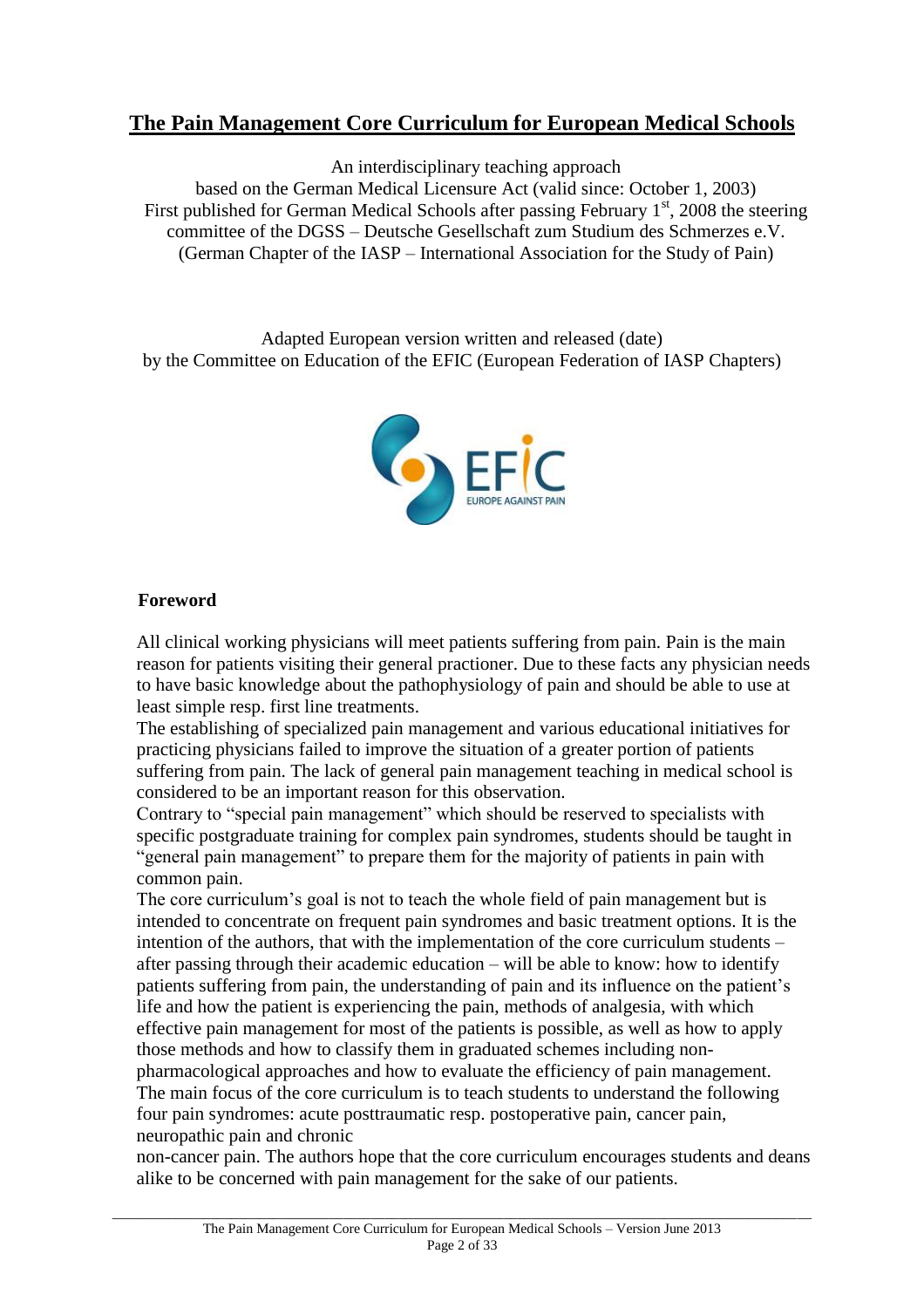## **I. Introductory Remarks**

 $\overline{a}$ 

This core curriculum has been specifically developed to provide the content for a defined number of teaching sessions in interdisciplinary pain management for third to fifth year medical students. It is not intended as a complete summary of required pain knowledge. Examples of common pain conditions are used for teaching the essential concepts of pain management - within an interdisciplinary context, and in a bedside setting.

As formal lecture time will decrease in the future, there will be a necessary reduction in transmission of factual knowledge and a greater emphasis on the understanding of essential concepts. This core curriculum also enables instructors from different disciplines to share a common "philosophy" of pain knowledge. This will clarify learning objectives and avoid unnecessary overlap.

The curriculum headings and chapters have been chosen for their relevance to the clinical requirements of trainee general practitioners. As a result, the understanding of the development of chronic pain has been emphasised, and overlapping with other courses has been avoided.

The curriculum has been designed as a core curriculum to allow additional expansion, according to the requirements and special interests of any local faculty. The educational objectives were formulated according to Bloom's taxonomy\* .

It is expected that the core curriculum will be updated biannually to incorporate new research findings and advances in evidence-based practice.

Reference: Bloom B. (1971) Taxonomy of Educational Objectives, The Classification of Education Goals, Handbook I: Cognitive Domain / Deutsches Ärzteblatt 2004; 101: 28.

<sup>\*</sup> Educational objectives (learning targets) are classified by learning domains according to a classification scheme. Distinctions are made between cognitive, affective, and psychomotor behaviour. Bloom's taxonomy is the most significant taxonomy in the cognitive domain. The cognitive domain encompasses behaviour patterns such as knowing, remembering, thinking, problem solving, concept formation, and creative thinking.

The areas of knowledge, comprehension, and application are relevant to this curriculum

a) 'knowledge': knowledge of terminology, individual facts, principles, theories, and structures (side effects of medications, treatment options),

b) 'comprehension': learnt information is recognized within another context by way of extrapolation and interpretation (identification of a patient at risk of developing chronic pain, correlations between analgesia and postoperative stress syndrome),

c) 'application': encountering a new problem and resolving it by means of a suitable abstraction (preparation of basic individual therapy plans, completion of a prescription conforming to the prescription regulations for narcotics).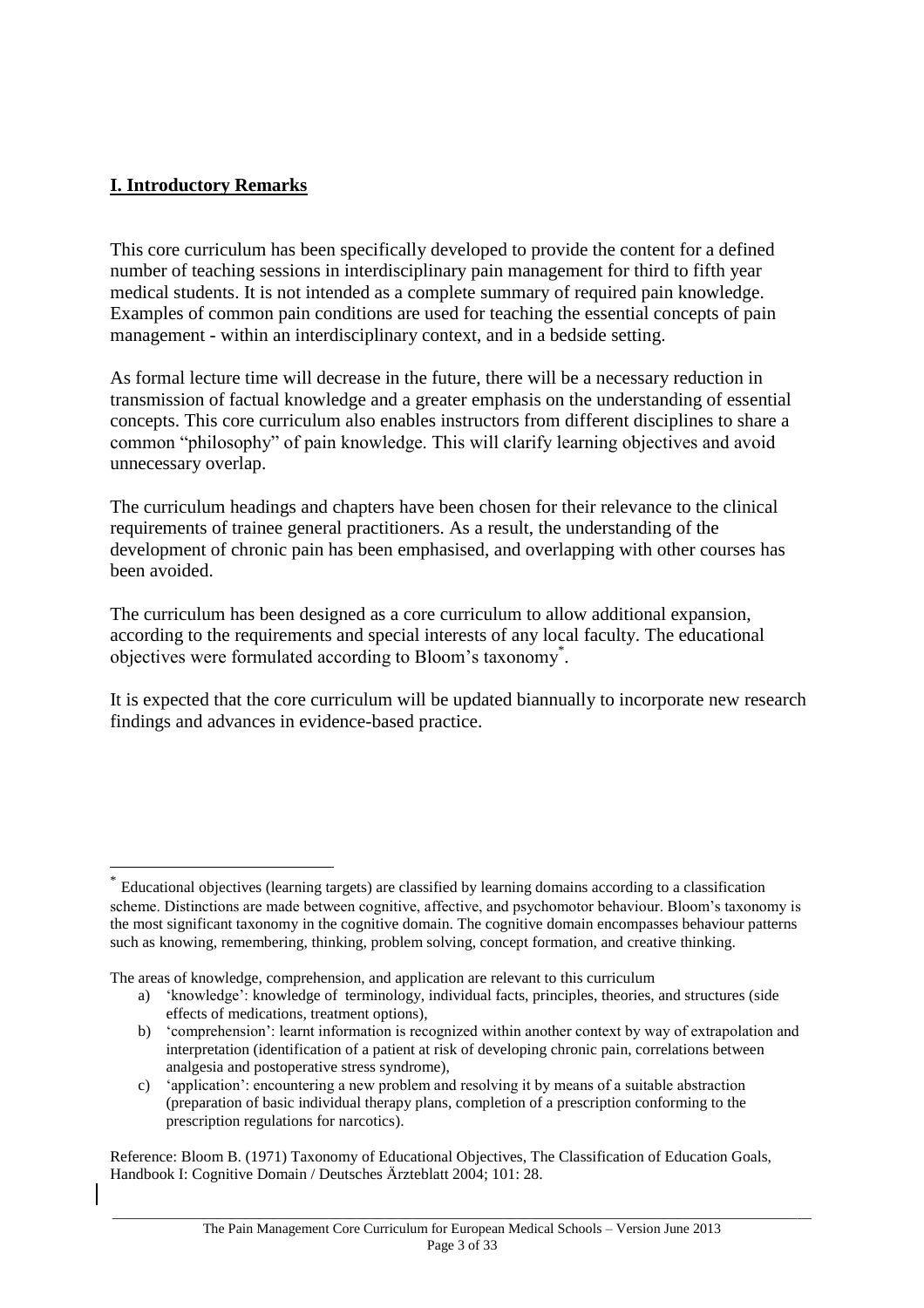## **II. Educational Framework for Teaching Interdisciplinary Pain Management**

- Multidisciplinary lecturers (ideally interdisciplinary instructors working in tandem).
- Teaching of the main concepts of the core curriculum (optional expansion with additional material will depend on the local availability of any additional teaching time).
- Supplementation of lectures and practical instruction with self-study based on the core curriculum (which parallels the educational objectives).
- Required sessions:
	- o 5 lectures lasting 45 minutes each,
	- o 5 clinical bedside teaching sessions lasting 90 minutes each (The groups should include a maximum of 6 students and include taking a patient history followed by a case discussion).
- Overview of module structure:

| <b>Module</b> | Lecture                      | <b>Bedside instruction</b> | <b>Chapter</b> |
|---------------|------------------------------|----------------------------|----------------|
|               | Introduction: physiology and |                            | 1.1 to 1.3     |
|               | psychology of pain, history  |                            |                |
|               | and examination, pain        |                            |                |
|               | assessment                   |                            |                |
|               | Acute pain                   | Acute pain                 | 2              |
| 3             | Cancer pain                  | Cancer pain                | 3              |
| 4             | Neuropathic pain             | Neuropathic pain           | 4.1 to 4.2     |
| 5             | Development of pain          | Development of pain        | 5.1 to 5.2     |
|               | chronicity                   | chronicity                 |                |
| 6             |                              | Specific therapeutic       | 6.1 to 6.3     |
|               |                              | populations and            |                |
|               |                              | challenges*                |                |

\* Optional; can also be integrated into modules 1 through 5.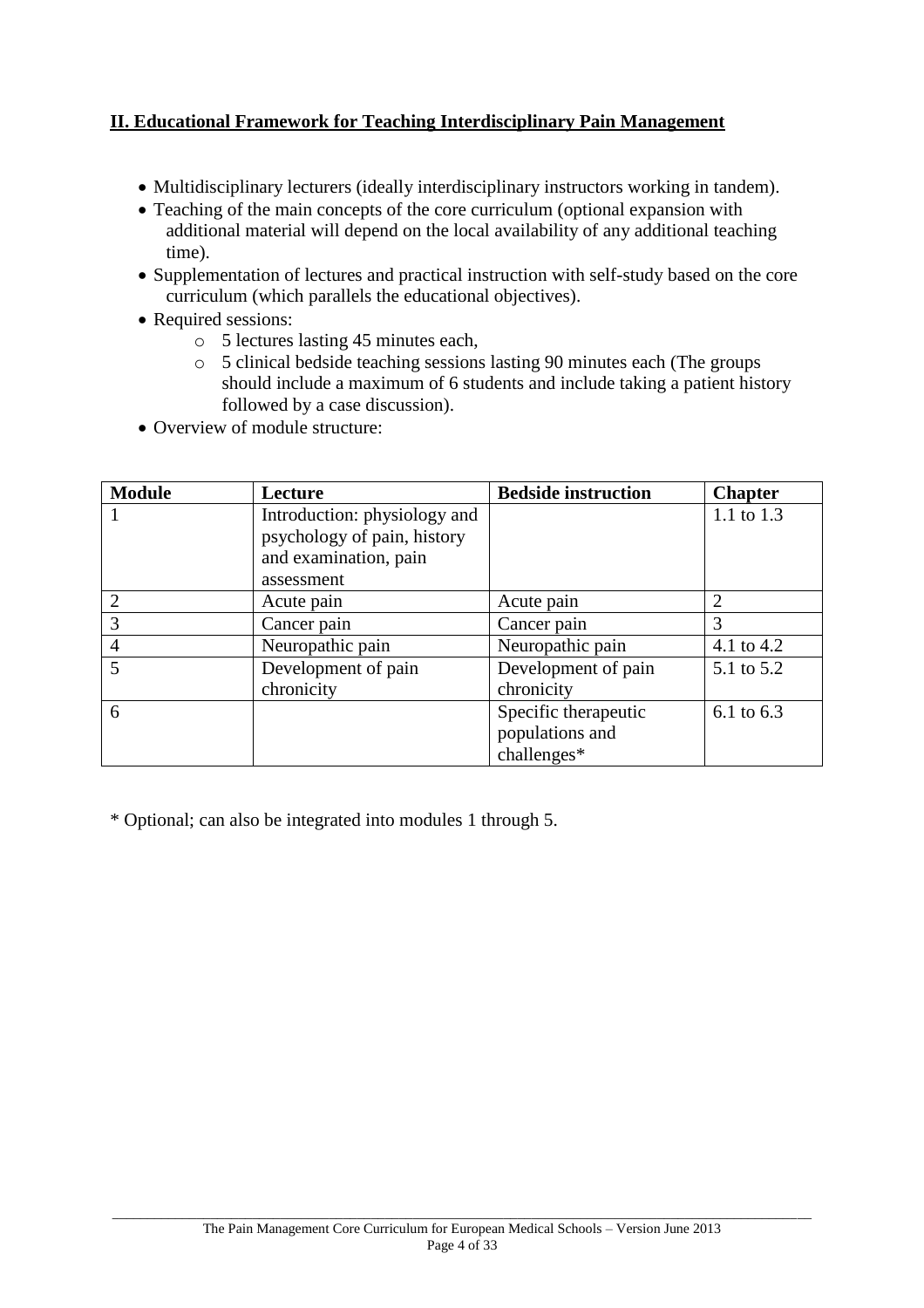#### **III. Structure of the** *Core Curriculum for Teaching Pain Management*

#### **0 Preface**

# **1 1 Introduction: principles of pain management**<br>**1.1** Principles of pain management

- Principles of pain management
- 1.1.1 Definition of pain
- 1.1.2 Physiology of pain
- 1.1.3 Psychology of pain Affective factors Cognitive and behavioural factors Social influences Psychiatric and psychosomatic comorbidity Placebo effect
- 1.1.4 Classification of pain: acute and chronic pain
- 1.1.5 Classification of pain: nociceptive and neuropathic pain
- 1.1.6 Treatment indications: acute and chronic pain
- 1.1.7 Typical comorbidity of pain
- 1.2 Diagnosis
- 1.2.1 General pain history Structured history taking Physical examination Diagnostic tools Differential blocks
- 1.2.2 Pain Rating Tools (analogue scales, questionnaires, pain diaries)
- 1.3 Principles of pain treatment
- 1.3.1 Treatment of cause and symptomatic treatment
- 1.3.2 Pharmacological and non-pharmacological pain treatment Pharmacological pain management (opioids, non-opioid analgesics, co-analgesics) Non-pharmacological pain management (psychotherapy for pain, counter-irritation procedures, physiotherapy) Invasive and non-invasive pain management, which to use when (generally reserve interventions for when simpler approaches have failed)
- 1.3.3 Patient education

#### **2 Acute pain: post-operative and post-traumatic pain**

Post-operative stress syndrome Principles of acute pain management Stepwise approach to acute pain management Pain emergency Specific procedures

#### **3 Cancer pain**

Etiology of cancer pain WHO Pain Relief Ladder Principles of cancer pain management Prescription regulations for narcotics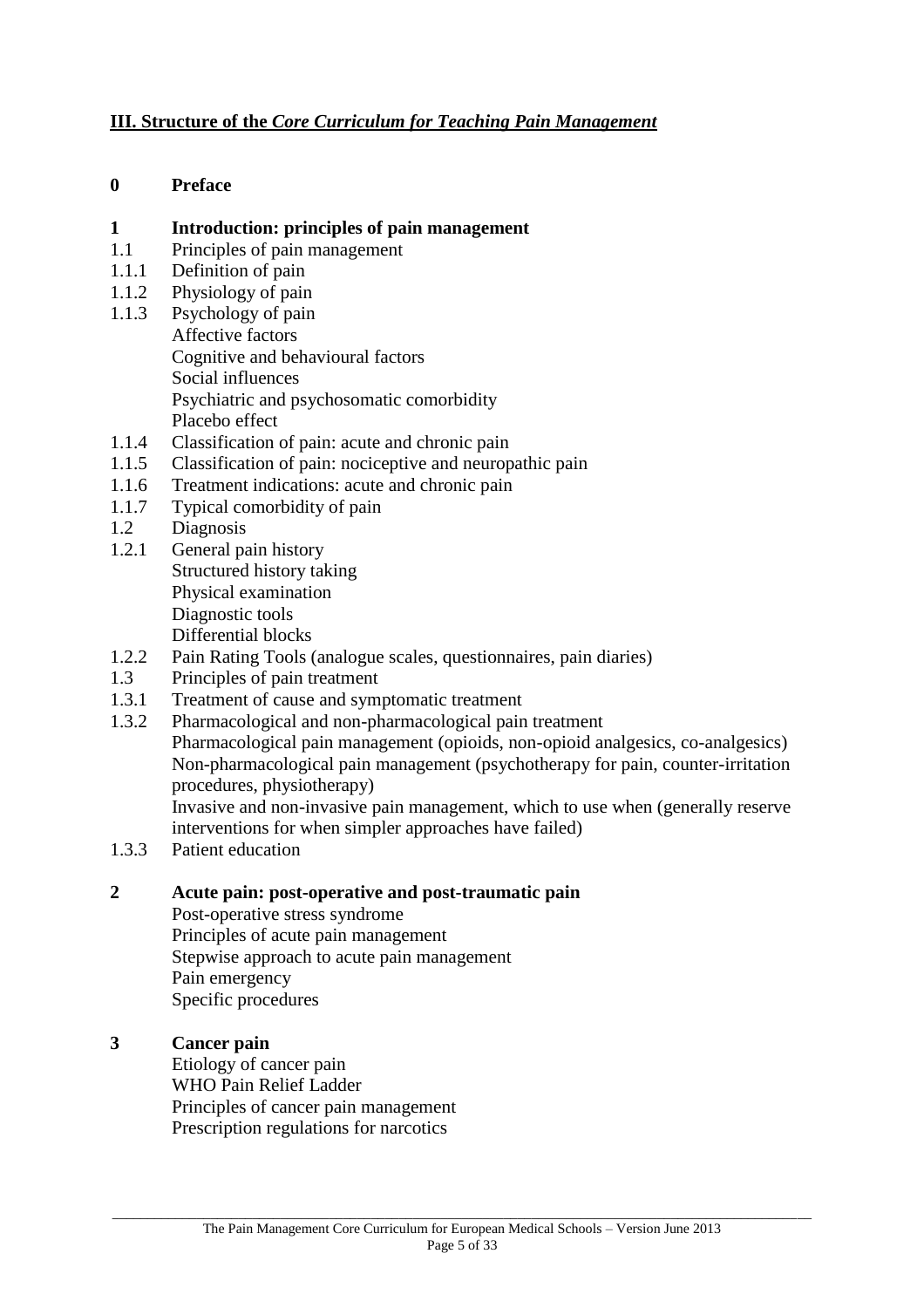#### **4 Neuropathic pain**

Definition and diagnosis of hyperalgesia and allodynia

- 4.1 Example: polyneuropathy<br>4.2 Example: herpes zoster
- Example: herpes zoster

#### 5 **Development of pain chronicity: distinction between acute and chronic pain Definition**

- 5.1 Example: chronic, non-specific back pain
- 5.2 Example: headache due to overuse of medication

# 6 **Specific therapeutic challenges**

- Children Communication Specific pharmacology
- 6.2 Old age and dementia Communication with demented patients Specific pharmacology
- 6.3 Pregnancy and breastfeeding Specific risks for unborn and breastfed children
- 6.4 Addiction and diversion Definitions Risk, screening prior to treatment, screening during treatment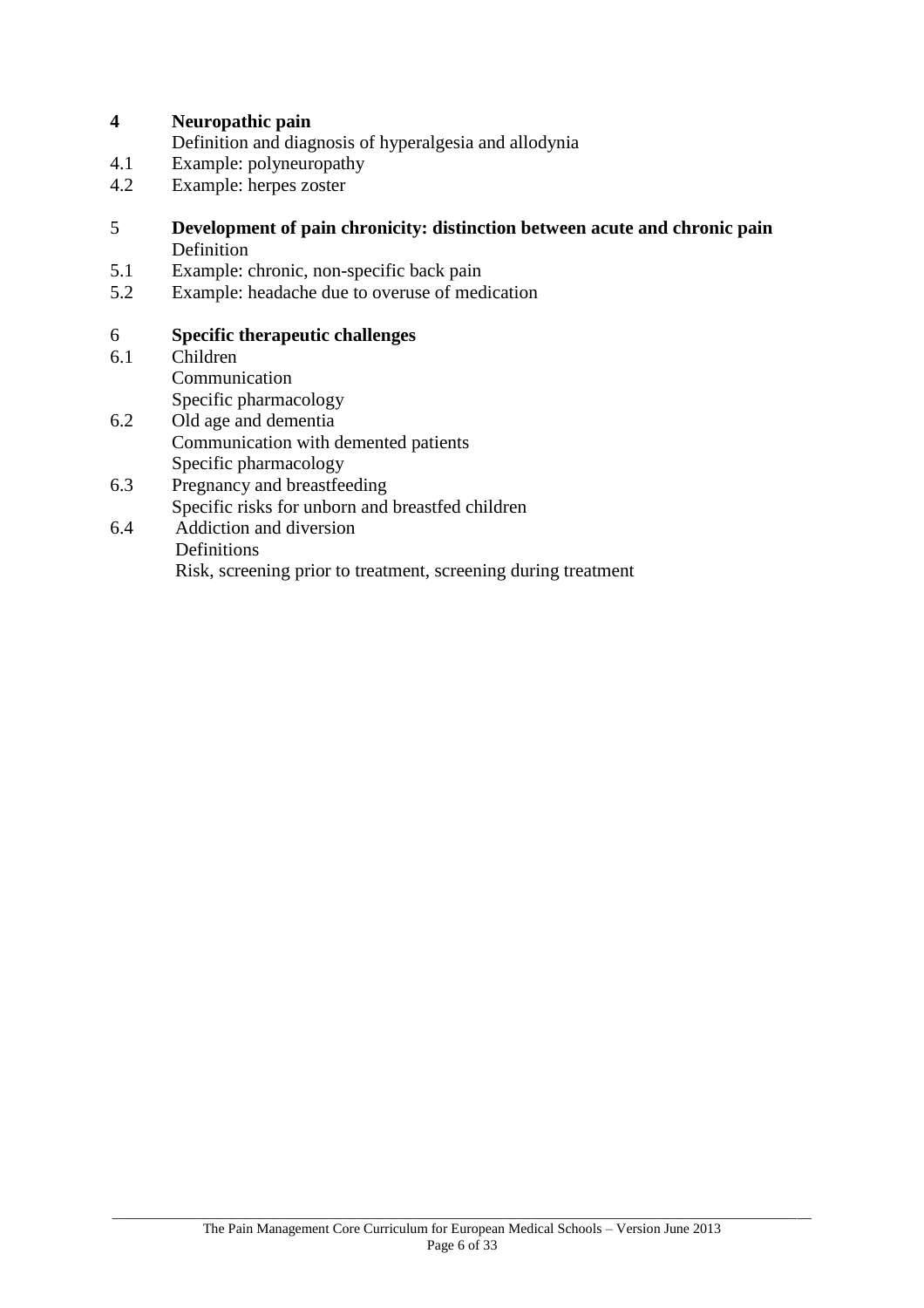## **IV.** *Core Curriculum for Teaching Pain Management***: Educational Objectives**

#### **0 Prefaces**

Every practicing physician is confronted with pain problems of their patients. Pain is the most common reason for patients to see their general practitioner. For this reason, every physician should be able to diagnose pain correctly and institute treatment using simple algorithms and interventions.

Most Medical School Curricula refer to pain and its treatment only in general terms, and the existing curricula and learning objectives are not suitable for teaching pain management. This curriculum therefore addresses medical students during their clinical semesters providing them with the core knowledge and core skills for the diagnosis and treatment of pain in a comprehensive and coherent fashion, both in outpatient and inpatient settings. The students should acquire the content of the curricula in an appropriate fashion by the means of bedside instruction, lectures, practical training and OSCE examinations (Leila-N-M, Eur J Pain 2006; 10: 167 / Sloan-PA, JPSM 2001; 21: 298).

The practitioner should become skilled in "general pain management", and is not expected to acquire the specialized knowledge required to diagnose and treat complex chronic pain disorders. The goal is to enable the alleviation of neuropathic, acute post-traumatic, postoperative and cancer pain, to recognize patients with chronic pain, to use measures to prevent the development of chronic pain and to arrange for further specialized treatment when indicated. Furthermore, the practitioner is to understand that pain is a multidimensional and complex phenomenon, which necessitates specific diagnostic tools and effective management.

The practitioner should understand that there are specialist therapists and multidisciplinary specialist units (pain clinics, acute pain teams, and palliative care teams) in acute, chronic and cancer pain management who can help, support and advice on pain problems and treatment. These include doctors, nurses, physical therapists, occupational therapists, psychologists and many others who study the assessment, management and treatment of pain as a specific discipline.

Primarily, students should:

- be able to identify patients with pain and measure pain,
- learn to understand a patient's pain and all its implications for the patient's quality of life,
- know and apply the methods of analgesia which offer effective pain control for the majority of patients, and to classify those methods in a graded scheme,
- be able to evaluate the effectiveness of a particular pain management,
- know and be able to apply the indications for appropriate psychotherapeutic treatment for pain.

In particular, students should be able to differentiate between and to know the basic principles of specific treatment of four main syndromes:

- acute post-traumatic and post-operative pain,
- cancer pain,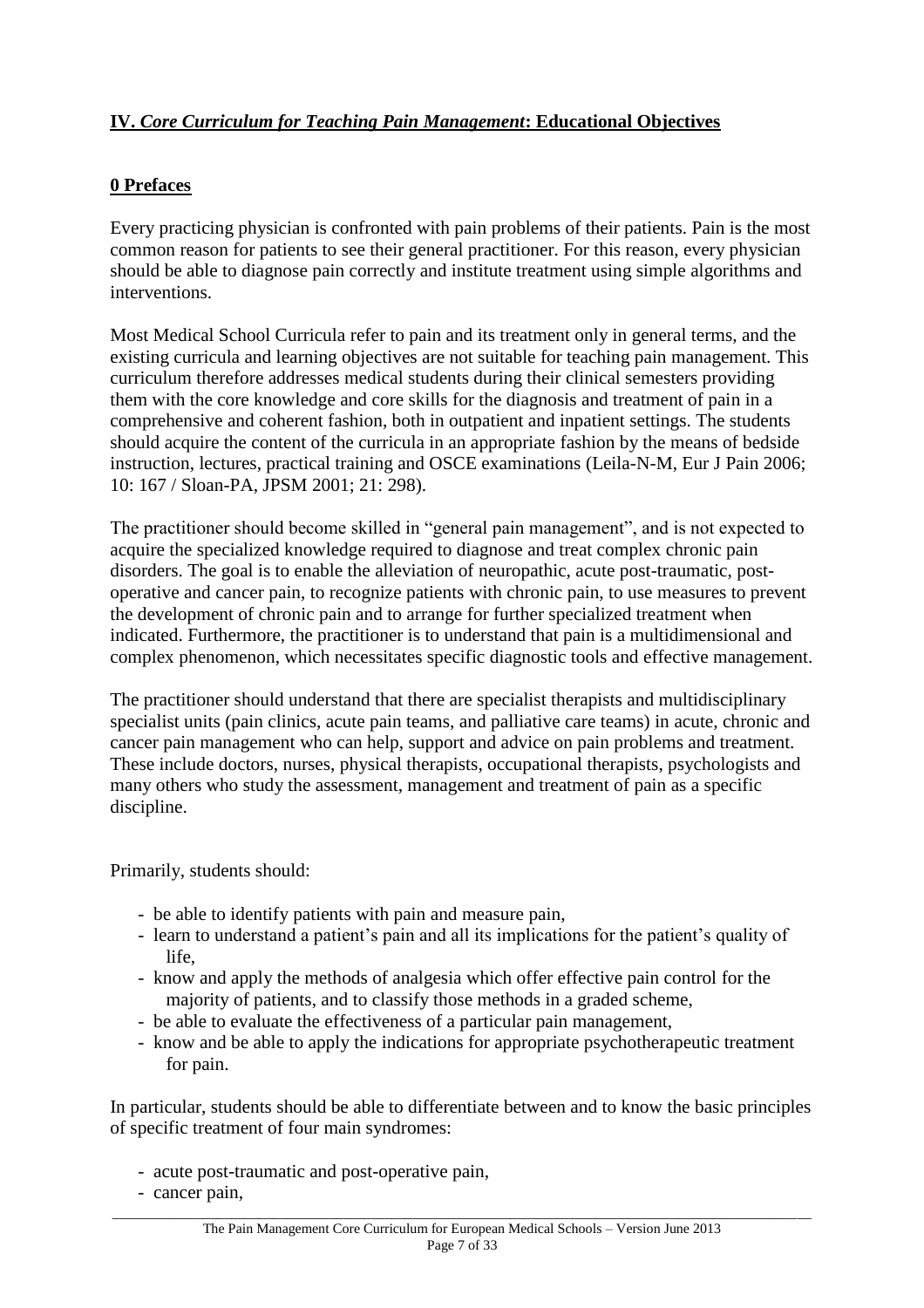- neuropathic pain,

- chronic non-cancer pain.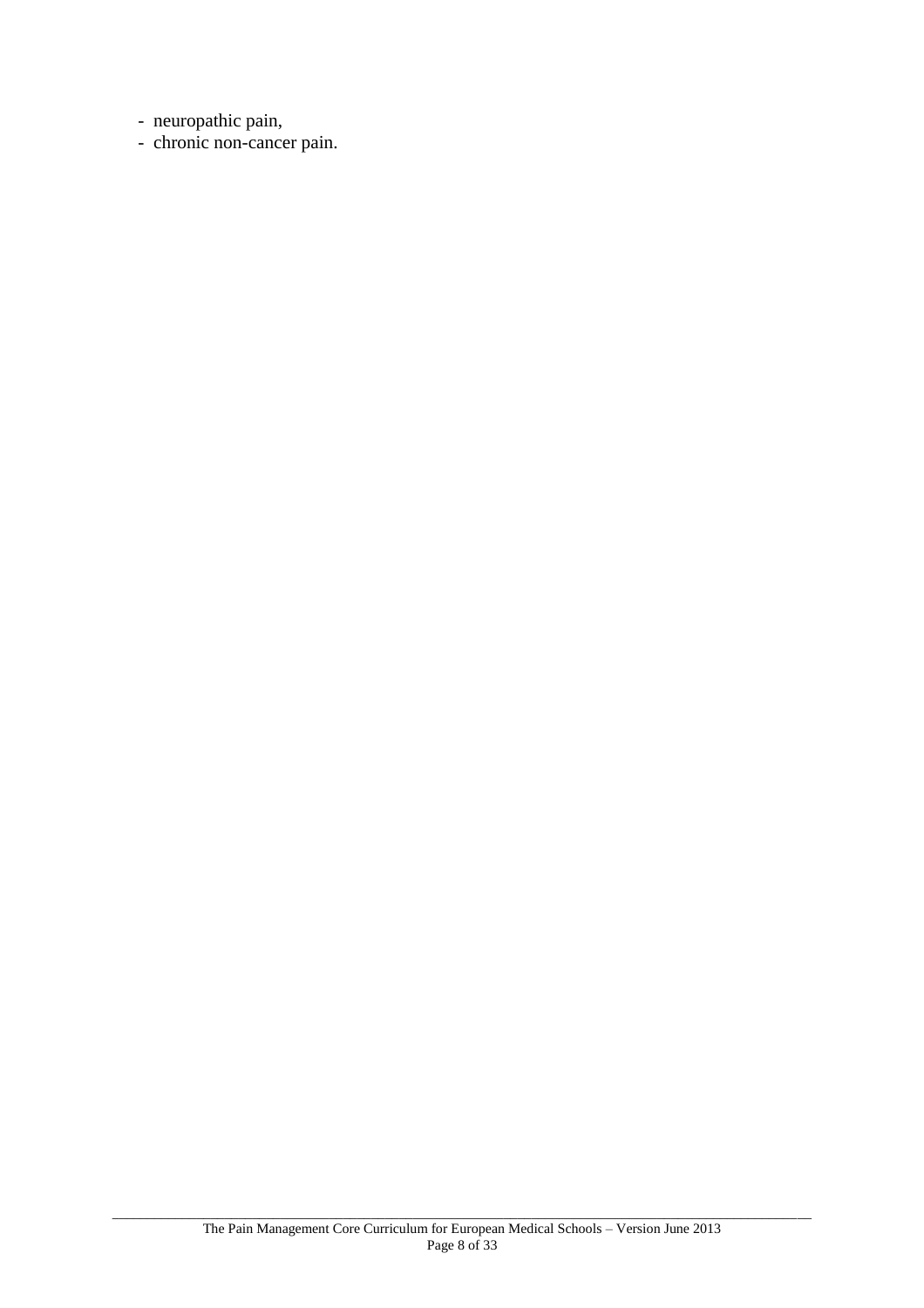The essential *cognitive* learning objectives for the students are:

- the pathophysiological and psychological consequences of inadequately treated acute pain;
- the treatment of cancer pain (and its importance as an integral part of palliative medicine);
- development of a basic understanding of neuropathic pain and its treatment;
- knowledge regarding the difference between patients with straightforward pain syndromes and those with more complex underlying chronic pain mechanisms, and the subsequent implications for treatment.

The essential *applied* learning objectives are that students should be able to perform the following:

- $\bullet$  the unassisted taking of a specific pain history;
- consideration of the bio psychosocial dimensions of pain;
- a simple symptom-oriented physical examination;
- the writing of prescriptions conforming to the prescription regulations for opioids and other restricted medications;
- to provide examples of simple analgesia schemes for post-operative, neuropathic and cancer pain.

The essential *emotional* learning targets are:

- a knowledge of potential (unconscious) interactions and feelings of helplessness towards chronic pain patients;
- an awareness of the dynamics and significance of cancer pain for the patient with consideration of the destructive and terminal nature of the illness.

The *Core Curriculum for Teaching Pain Management* is guided by the following underlying principles:

- patients have the ethical and human right to structured and adequate pain treatment;
- the diagnosis of pain and its management are an integral part of all medical care;
- pain is a bio psychosocial phenomenon;
- pain has to be regularly assessed and documented, both quantitatively and with regard to its functional consequences;
- pain management requires an interdisciplinary and interprofessional approach;
- continuing education, the reviewing of treatment algorithms and the application of ethical principles are a prerequisite for a professional approach to pain management.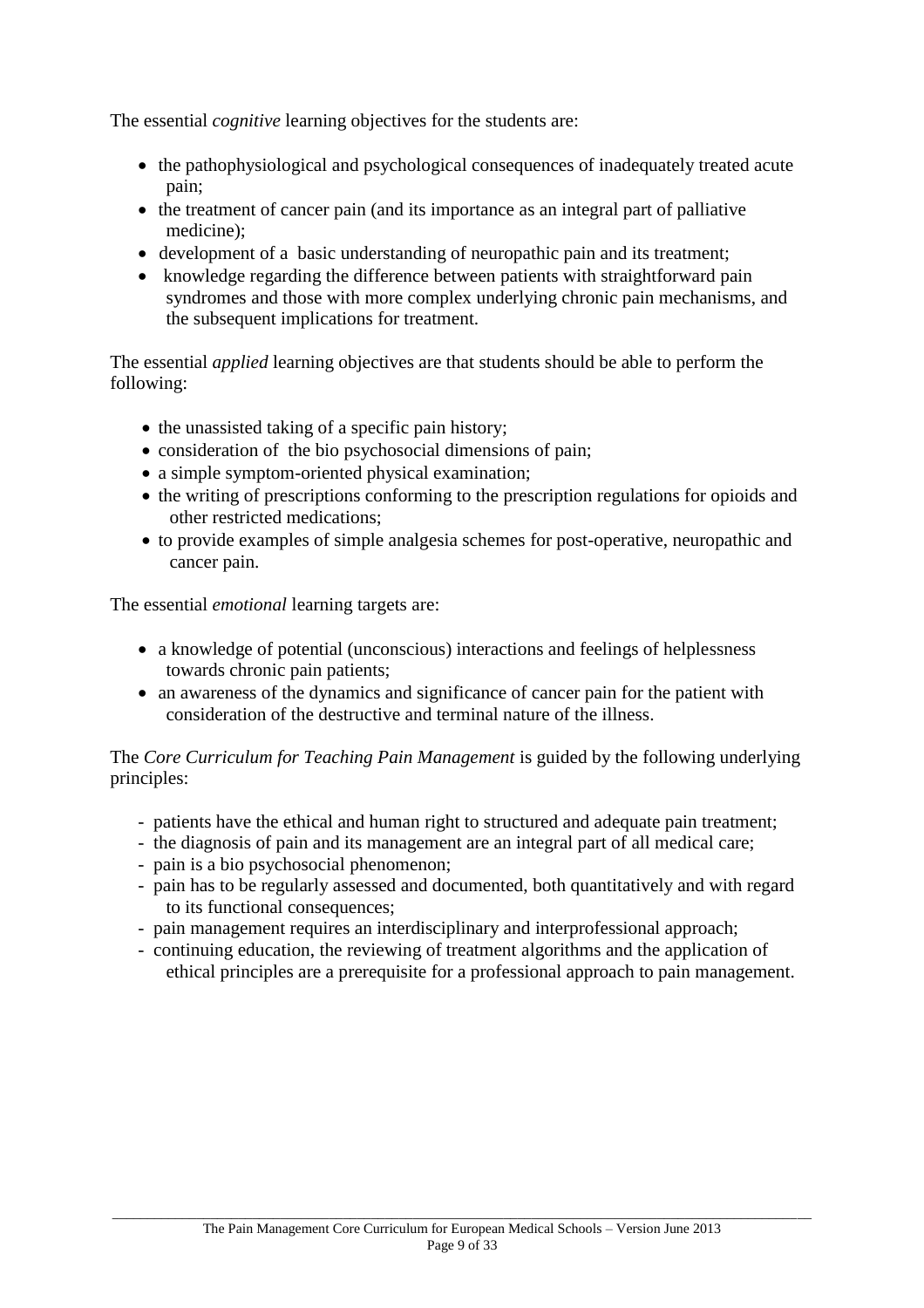## **1 Introduction: principles of pain management**

#### **1.1 Principles of pain management**

#### **1.1.1 Definition of pain**

**In 1979, The International Association for the Study of Pain (IASP) published the following definition of pain: "Pain is an unpleasant sensory and emotional experience associated with actual or potential tissue damage, or described in terms of such damage."**

*This definition of pain illustrates that emotional-affective factors have to be considered, in addition to physical and pathophysiological changes which form the foundation of the bio psychosocial understanding of pain. The intensity and characteristics of pain are always perceived differently by individuals, and pain is therefore always subjective. In the choice between treatments, a distinction between acute and chronic pain is always necessary.*

The students should be able to name and explain the bio psychosocial model. They should know that pain can develop and persist even without a physical lesion or noxious stimulus. They should be aware of the subjectivity of pain, as well as have gained sufficient knowledge and skills to apply the relevant tools for pain assessment (see section 2.2).

#### **1.1.2 Physiology of pain**

#### **The development, transmission and processing of pain signals**

*The understanding of the physiology of pain is a prerequisite for the understanding of the mechanisms of sensitization and desensitization.*

The students are to understand the principles of the physiology of pain, specifically that

- nociceptive stimuli are detected by specific structures (nociceptors) which are the free nerve endings of  $A\delta$  and C fibres (transduction),
- nerve excitation is passed on to the spinal cord in the first neuron,
- the synaptic transmission and transfer to the CNS occurs in the spinal cord or brain stem
- at the supra-spinal or –bulbar level, interactions with other centres exist, generating the subjective perception of pain.

The students are to know the principles of peripheral and central sensitization mechanisms, namely that

- nociceptors are subject to sensitization processes in which inflammatory mediators (e.g. prostaglandins, bradykinin) play a key role (this underpins the clinical indication of the use of nonsteroidal anti-inflammatory drugs),
- sensitization processes might occur at the spinal cord level in which the NMDA receptor, among others, plays a major role (e.g. ketamine – which may not be used as routine analgesic - is a NMDA-receptor antagonist),
- additional sensitization processes might occur at the cerebral level (e.g. cortical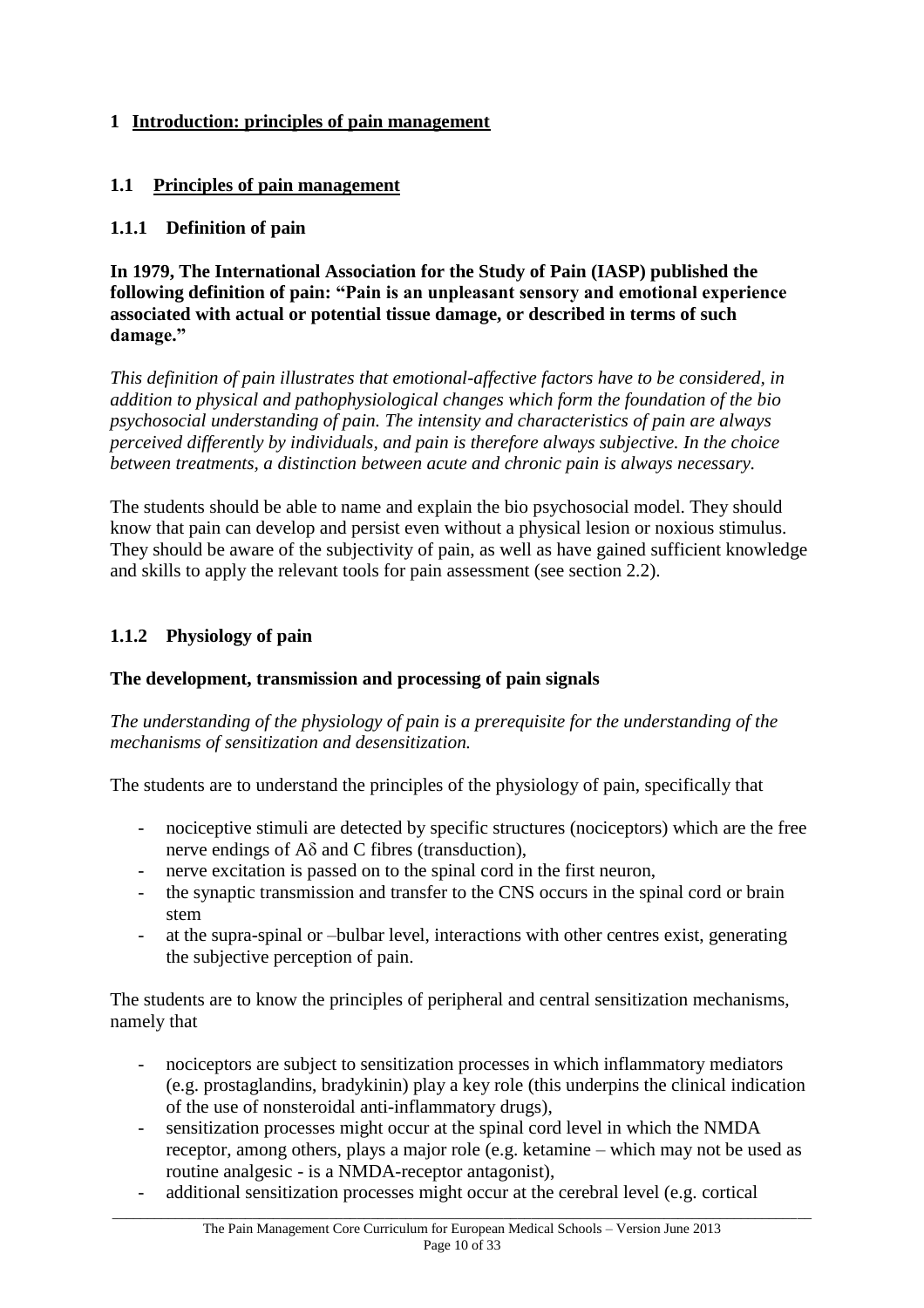reorganization).

The students are to know the terms "cortical reorganization" and "sensitization": sensitization mechanisms can result in permanent changes, such as a loss of inhibitory interneurons (cortical reorganization). Both structural and biochemical changes can lead to intensified perception of pain stimuli (spinal and central sensitization).

The students are to know that

- pain-inhibiting mechanisms take place in the brain, spinal cord and peripheral tissues in which inhibitory interneurons or non-neuronal cells are involved (clinical indication, e.g. the use of transcutaneous electrical nerve stimulation  $=$  TENS),
- cerebral mechanisms for descending pain control exist, which are transduced via opioid and α-2 receptors, among others. Norepinephrine plays an important role in this mechanism (clinical implication, e.g. analgesic efficacy of norepinephrine reuptake inhibiting tricyclic and selective norepinephrine reuptake inhibiting antidepressants).

## **1.1.3 Psychology of pain**

#### **The psychosocial correlations in the development and maintenance of pain**

*The full understanding of the fact that psychosocial factors are involved in the development and maintenance of pain, and therefore chronicity, is fundamental for the successful implementation of an integrated bio psychosocial treatment plan.*

The students are to know the following factors that influence the perception of pain:

#### 1.1.3.1 Affective factors

- depression (intensified perception of pain, employment of passive coping strategies, insufficient central pain control mechanisms)
- anxiety (increasing avoidance behaviour, increased muscle tension)
- 1.1.3.2 Cognitive and behavioral factors
	- classical conditioning (e.g. the association of arousal and pain)
	- operant conditioning (e.g. loving attention from the partner)
	- cognitive factors (expectations, suggestions)
	- observational learning (e.g. children in their immediate family)
	- loci of control and expectations of self-efficacy
	- strategies for coping with pain (increased risk associated with passive strategies as well as strategies based on perseverance)

#### 1.1.3.3 Social influences

- low satisfaction at the work place
- social withdrawal because of the pain problem
- social legislation or medico-legal compensation cases that are painrelated (e.g. for pension or compensation payments)
- domestic stress
- conflicting goals inhibiting the healing process (retirement pension claims, changing eligibility for claims in the domestic or work environment)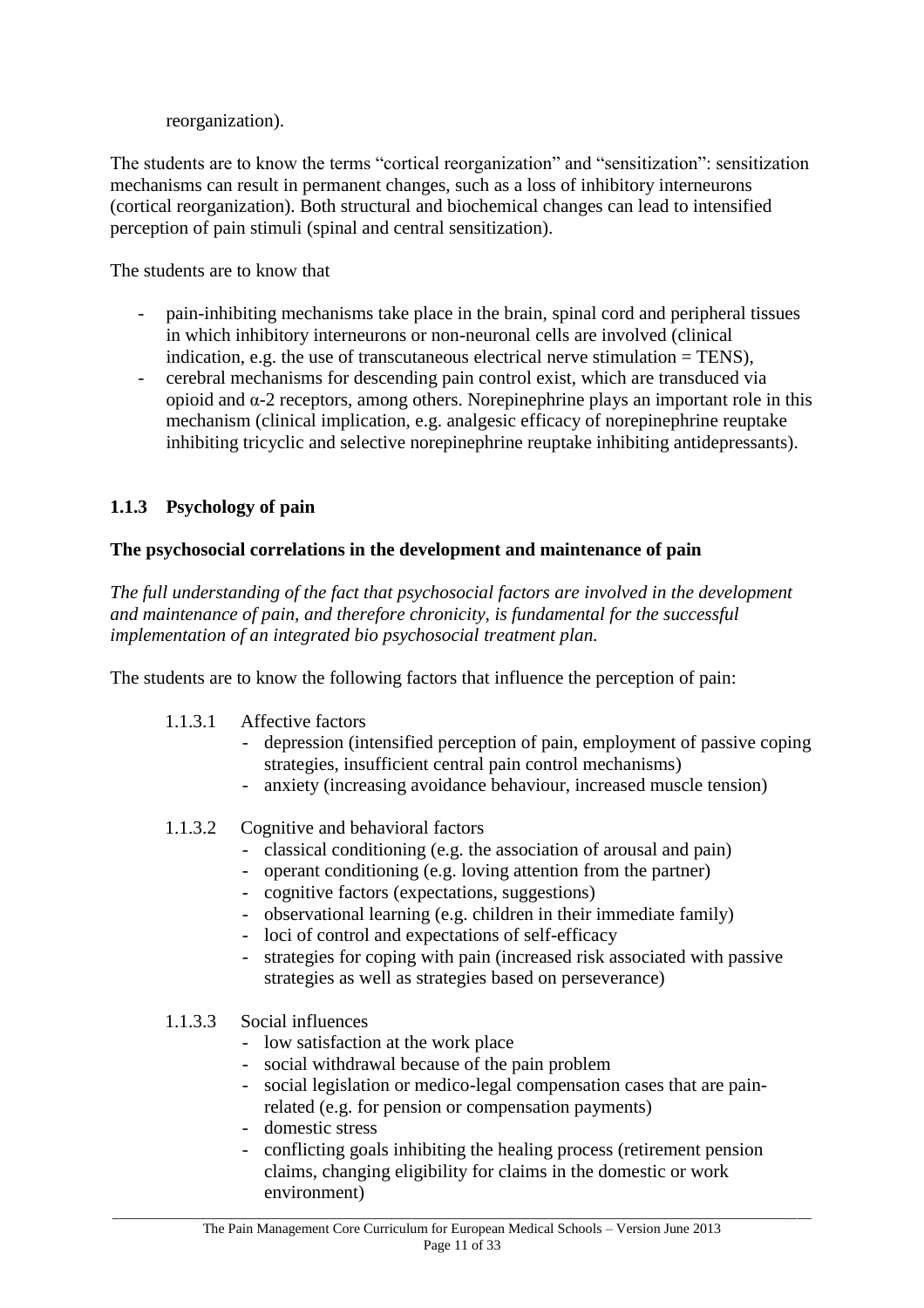- 1.1.3.4 Psychiatric and psychosomatic comorbidity
	- depressive disorders
	- anxiety disorders
	- somatoform disorders
	- post-traumatic stress disorder

#### 1.1.3.5 Placebo effect

The students are to know that expectations and effects of pre-conditioning account for the placebo effect, e.g. simple "placebo tests" are not suitable to verify the actual pain of a patient.

## **1.1.4 Classification of pain: acute and chronic pain**

#### **Pain is classified as "acute" or "chronic" according to its duration**

*It is very important to distinguish between "acute" and "chronic" pain syndromes, because different and additional mechanisms are responsible for the development of chronic pain. These fundamentally affect the diagnosis as well as the treatment, and a failure to recognize the risk factors for chronicity can cause irreversible disease progression. This means that, in addition to the duration of pain, physiological and psychological changes are also particularly relevant. For example, pain may become chronic after four months, or it may not be considered chronic even after eight months.*

The students must know the characteristics of acute pain: a duration of less than 3 to 6 months, a useful and life-sustaining function (protective function), facilitated healing through immobilization, uncomplicated psychological processing and social acceptance; as well as of chronic pain: a duration of more than 6 months, a loss of the warning and protective function, pain lasting beyond the healing phase, complex psychosocial interactions and the development of a bio psychosocial symptom complex.

The students should recognize chronic pain development mechanisms and be able to name specific examples (see section 5.1). The students should be aware, in particular, of the relevance of the early detection of chronic pain (prevention of chronicity, e.g. the duration of non-specific back pain correlates negatively with a return to work).

The students should be able to name the differences in the diagnosis, investigation and therapy of acute and chronic pain (monomodal and simple treatment algorithms for acute pain vs. multimodal and complex treatment strategies for chronic pain; adequate diagnosis and therapy of the bio psychosocial dimensions of pain chronicity). In addition, the students should be aware of the importance of the interdisciplinary treatment of chronic pain and should be able to name examples of the multimodal concept (see section 3.3).

#### **1.1.5 Classification of pain: nociceptive and neuropathic pain**

#### **A number of existing types of pain can be classified as nociceptive, neuropathic or a combination of nociceptive and neuropathic pain.**

*History and a simple physical examination allow the distinction between nociceptive and neuropathic pain. This distinction guides the use of different analgesics.* The students should be able to name examples of the characteristic qualities of nociceptive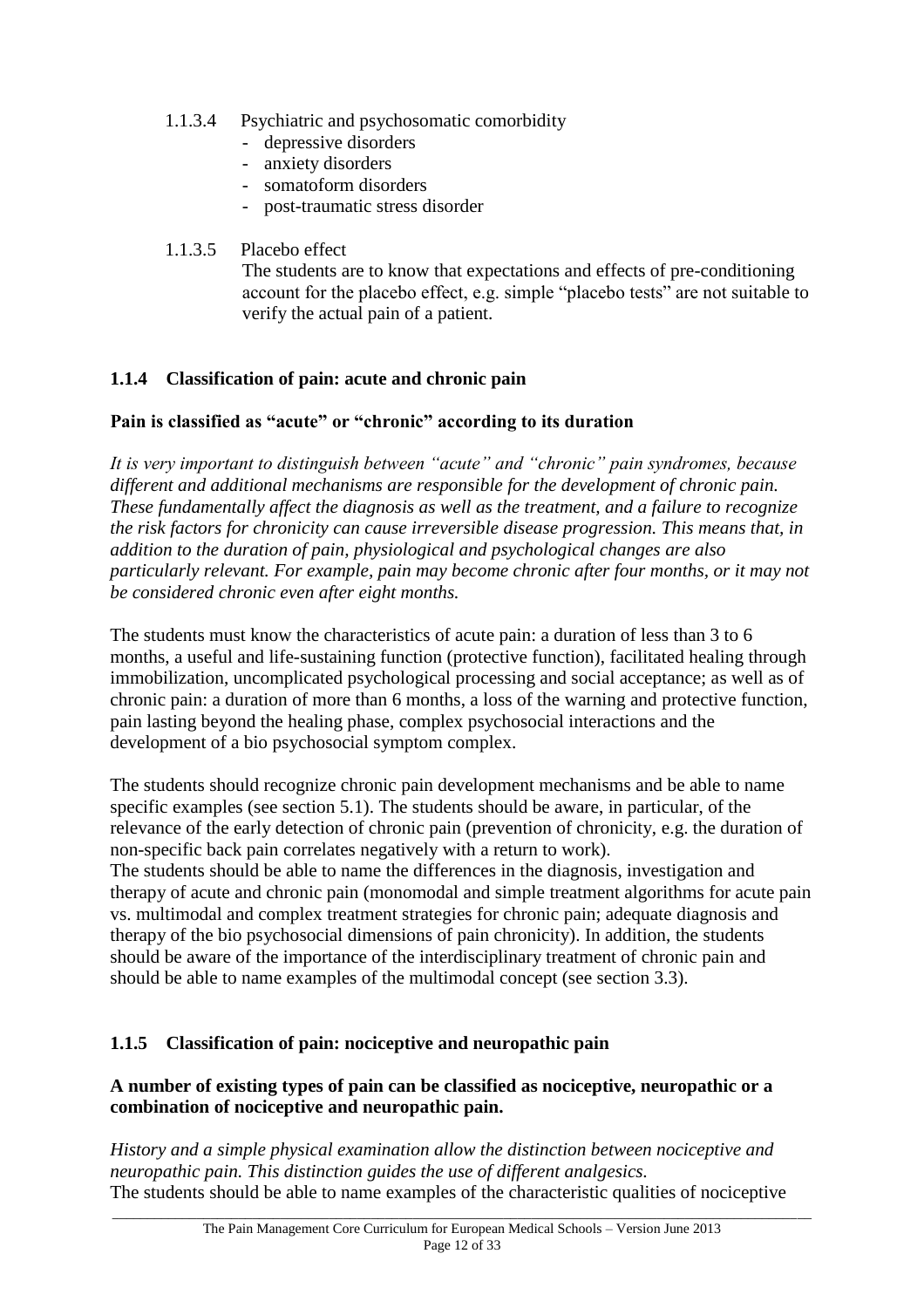pain (dull, pressing, pulling, throbbing, boring, spasmodic, colicky) and neuropathic pain (electric shock-like, stabbing, burning, "pins and needles"). During the physical examination, the students need to be able to locate the pain and its radiation pattern, as well as determine other neurological signs and symptoms. This will need to be understood in the context of the relevant peripheral and dermatomal (spinal) nerve supply.

## **1.1.6 Treatment indications: acute and chronic pain**

#### **Every patient has a right to pain treatment. Acute pain should be treated immediately, unlike chronic pain which requires a different approach.**

*The immediate administration of analgesics for acute pain, by titration, reduces not only suffering but also morbidity and mortality. Applying the same principle to patients with chronic pain, however, can lead to continuing and iatrogenic chronicity.*

Acute pain of high intensity that is caused by cancer, or experienced after an accident or surgery, can usually be controlled immediately with non-opioid analgesics and with opioids. The analgesics are titrated in order to determine requirements individually. Chronic pain, however, can only be successfully treated if appropriately diagnosed following an extensive history, examination and evaluation. Treatment does therefore not rely on the exclusive administration of opioid and non-opioid analgesics. A multimodal therapeutic approach, within an interdisciplinary framework, can only be developed after all the factors contributing to the development and maintenance of the pain have been determined.

# **1.1.7 Typical comorbidity of pain**

#### **Depressive, somatoform and anxiety disorders are part of the diagnosis and therapy of pain.**

*Depressive, somatoform and anxiety disorders affect the patient's coping strategies and have to be identified in order to effectively treat acute pain, and in particular chronic pain.*

The students are to be aware of the main disorders that may further impair patient functioning and that are required to be additionally treated (see section 1.3.3). This includes screening questions related to general psychological changes including mood, motivation, affect and quality of sleep, as well as the recording of reactive behaviour (to the adverse consequences of the pain and the disorders) - such as social withdrawal or fear-avoidance behaviour. Evidence of unusually stressful life events and circumstances at the time of the onset of pain is relevant to the differentiation of somatoform disorders. If there is evidence of severe psychological distress, the investigation of suicidal tendencies is obligatory. The students are to know (and to be able to communicate to the patient) that psychological and emotional dysfunction can significantly and comprehensively affect the treatment of pain; and that this therefore requires a bio psychosocial model framework.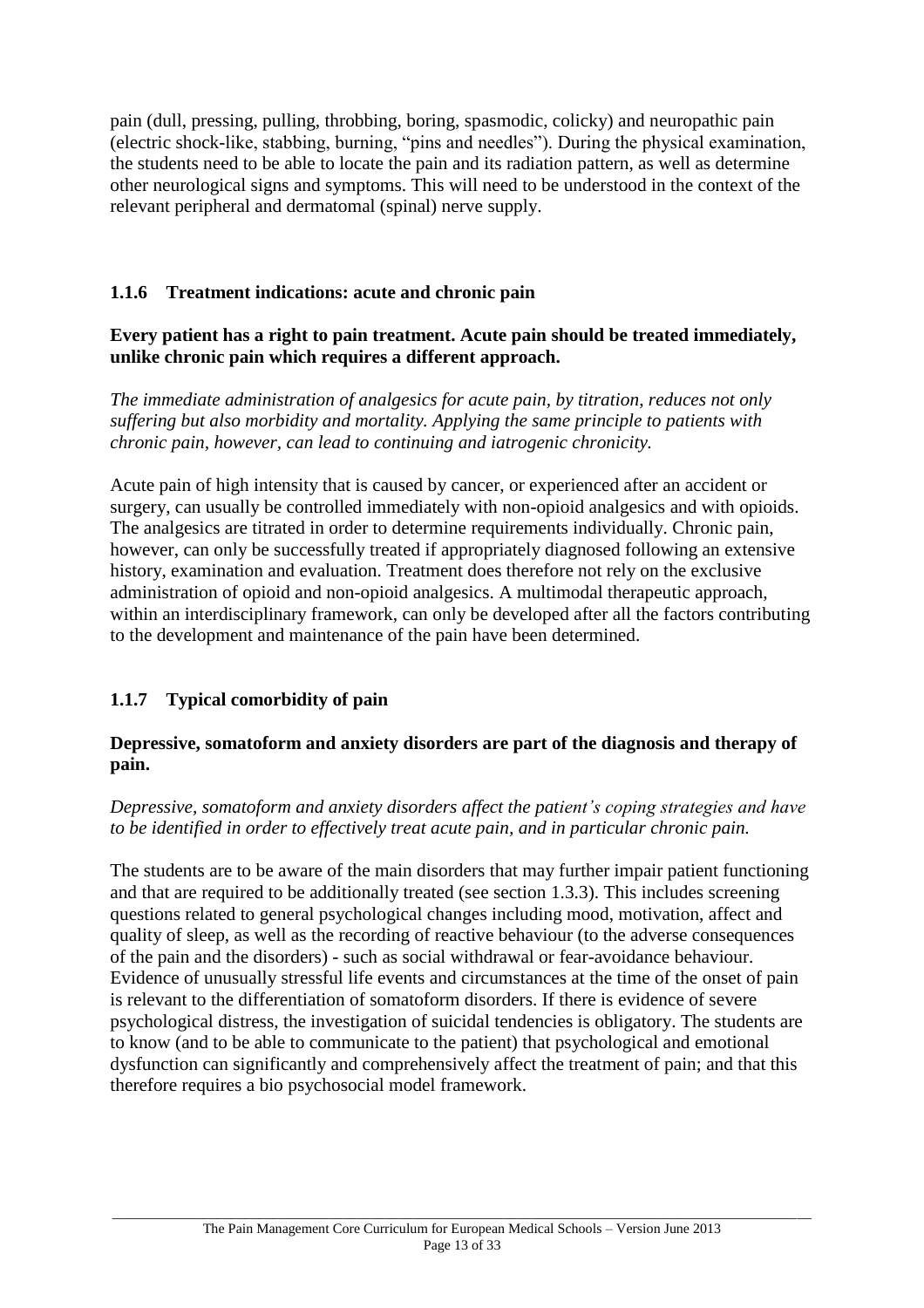#### **1.2 Diagnosis**

## **1.2.1 General pain history**

#### **The detailed description of the pain by the patient and any resulting functional loss or disability**

*As objective measurements of pain are lacking, the specific pain history often provides the essential information needed for the differential diagnosis of the cause of pain and the selection of the pharmacological and non-pharmacological pain treatments. During the history it is important to ask "who is experiencing the pain" as well as "what type of pain" is being experienced.*

The students should be able to conduct a structured history in order to record information about the pain, and to document this information. The students are to maintain an open, selfcritical and impartial attitude, and they have to be able to create a confidential and undisturbed environment for the history and examination. In addition, the students are to know that the history of chronic pain patients allows not only the collection of information, but is also therapeutic in applying interpersonal (accepting the pain and the patient), educational (contending for the view of the illness) and motivational (improving self-efficacy) interventions.

The students should be able to use the following structured history:

- quality of pain: affective (gruelling, terrible) vs. descriptive (burning, drilling): mainly affective terms might suggest a degree of chronicity with other descriptors suggesting nociceptive (pressing, boring) or neuropathic (nerve lesion) pain (injection-like, burning),
- localisation of pain: reproducible, anatomically classifiable (see body image),
- intensity of pain: verbal vs. non-verbal behaviour, threshold values for intervention,
- onset and duration: progression over time, daily rhythm of the pain (e.g. increase of pain during the night or improvement through movement for inflammatory pain),
- exacerbating or relieving factors: degree of pain control.

The students are to be able to recognize signs of adverse coping strategies and maladaptive responses to painful situations. These will include fear-avoidance beliefs, outward signs of pain behaviour as well as a heightened subjective experience of disability and the presence of social and financial deprivation. The ways in which pain influences the emotional experience and social situation of a patient have to be fully understood. Knowledge of the screening questions for anxiety, depression, and somatoform disorders is required.

The history is supported by an appropriate physical examination. Prior knowledge of neurological and orthopaedic examination techniques are expected for the interdisciplinary subject of pain management. Advanced diagnostic techniques for differential diagnosis should be covered in the major curriculum subjects. The students, however, should understand that there is often no correlation between the results of the imaging techniques and the cause of pain and those diagnostic nerve blocks can provide important information in selected cases.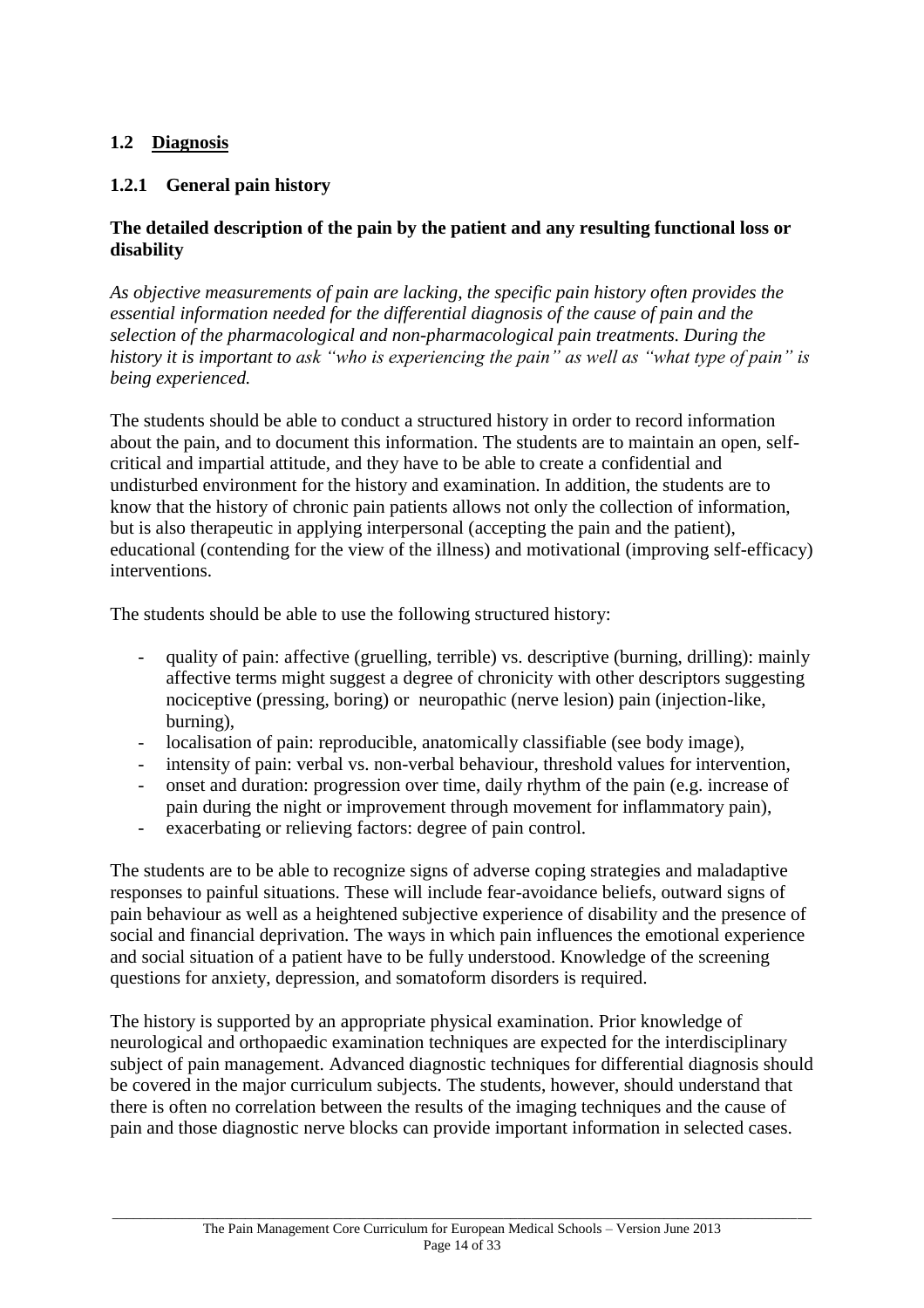## **1.2.2 Pain rating tools**

## **Analogue scales and questionnaires**

*The use of questionnaires facilitates early stratification of patients, supporting an efficient and more relevant initial consultation. Analogue scales provide a record of treatment progress. The use of questionnaires, pain diaries and analogue scales to complement history and physical examination are part of the essential documentation for every pain treatment plan.*

The students should be able to use numerical rating scales and visual analogue scales (NRS and VAS) and to make therapeutic decisions based on these scale values (intervention at >  $3/10$ , emergency at  $> 7/10$ ). The students are to be able to name at least one questionnaire, e.g. the German pain questionnaire (DSF Deutscher Schmerzfragebogen, www.DGSS.org), the Brief Pain Inventory (BPI), the Symptom Checklist (SCL-90R), the West-Haven-Yale Multidimensional Pain Inventory (MPI-D), the Hannover Functional Ability Questionnaire (Funktionsfragebogen Hannover) or the Symptoms List ("Beschwerdenliste" (BL). The Pain Perception Scale (SES) and the body scheme have to be known. An example of a chronicity score has to be known, e.g. the "Mainzer Stadienmodell" (MPSS) after Gerbershagen (a threestep stage model with the axes "time", "pain localisation", "medication use behaviour" and "patient career") or the "von-Korff-Gradierung GPCS" (four degrees of severity depending on the intensity of the pain and daily pain-related disability). Include non-German scales

## **1.3 Principles of pain treatment**

#### **1.3.1 Causal and symptomatic principles of treatment**

#### **Indications for causal and/or symptomatic treatment approaches**

*The choice between a treatment based on predominantly causal or symptomatic approaches (or a combination of both) is made based on the diagnosis, the progression of the disease, and the advantages and disadvantages. In all situations possible, a pain diagnosis should be made before the start of therapy.*

The students should know that in pain management a distinction is made between a causal and a symptomatic mode of treatment. The students must know that the factors involved in choosing an exclusively or predominantly symptomatic approach to treatment will include the evidence from diagnostic methods, an assessment of disease severity as well as the advantages and disadvantages for the patient. The students must know that symptomatic pain management is an essential component of palliative care. They furthermore should understand that during the progression of incurable diseases, a distinction has to be made between medical treatments that aim to prolong life; and medical treatments that aim to increase the quality of life of a patient, and that the latter may include the cessation of life-prolonging treatment. Completing and stopping treatment can both reduce quality of life.

The students are to know that palliative care has the following distinctive features:

- it is the treatment of active, progressive, and advanced diseases that no longer respond to any curative therapies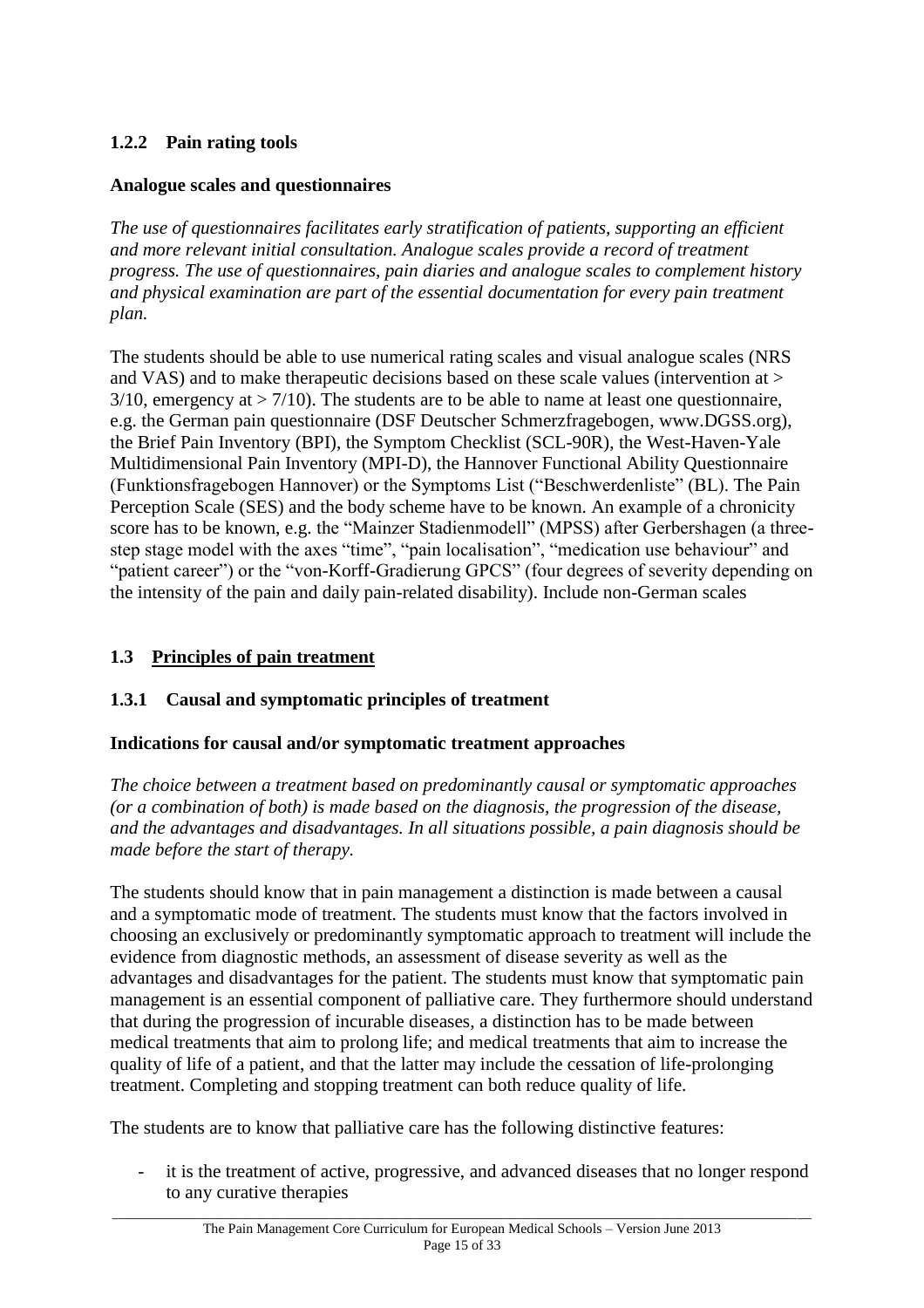- of patients who have a distinctly limited life expectancy
- where the emphasis is placed on achieving preservation of or improvement in quality of life
- as well as on the patient's autonomy concerning the choice of therapy
- for which the highest priority is placed on pain control and the control of other medical conditions, as well as psychological, social, and spiritual problems
- which requires interdisciplinary cooperation in diagnosis and treatment
- and calls for the acceptance of the process of dying and of death as part of life and for the caring support of relatives.

#### **1.3.2 Pharmacological and non-pharmacological pain treatment**

#### **Pharmacological and non-pharmacological methods of pain relief are the main cornerstones of all pain management.**

*An effective pain treatment requires the full knowledge of the basic principles of pain*  management *and the ability to apply them. For patients with acute neuropathic or cancer pain, the use of opioids as well as NSAIDs and co-analgesics may be required for successful treatment. The added knowledge of non-pharmacological options may help prevent chronicity of non-specific pain within a bio psychosocial model.*

#### 1.3.2.1 Pharmacological pain management

#### *1.3.2.1.1 Opioids*

The students are to know that opioids are essential components of an analgesic regime for post-operative and cancer pain. They may also form part of an analgesic regime for neuropathic pain, but only rarely for chronic non-specific pain syndromes (e.g. headaches or back pain).

The students are to know the pharmacodynamics of opioids:

- their sites of action: supraspinal, spinal, and peripheral; increased expression of opioid receptors in inflamed tissue (clinical application: topical opioids),
- the classification of opioids based on specific receptor affinities (μ-receptor agonists, partial antagonists, antagonists),
- their analgesic and comparative potency (clinical application: tables of equivalent doses).

The students are to know the pharmacokinetics of opioids:

- standard and delayed-release opioid formulations,
- onset of action: significant delay with transdermal opioid application,
- bio-availability: assessment of the dose calculation for oral and parenteral application,
- half-life: calculation of dosage intervals,
- drug metabolism: hepatic or renal impairment carries the risks of accumulation.

The students should know the various forms of application (oral, oral trans mucosal, intranasal, transdermal, intravenous, epidural, intraarticular, topical) and their different indications, in particular, the principle of giving preference to non-invasive forms of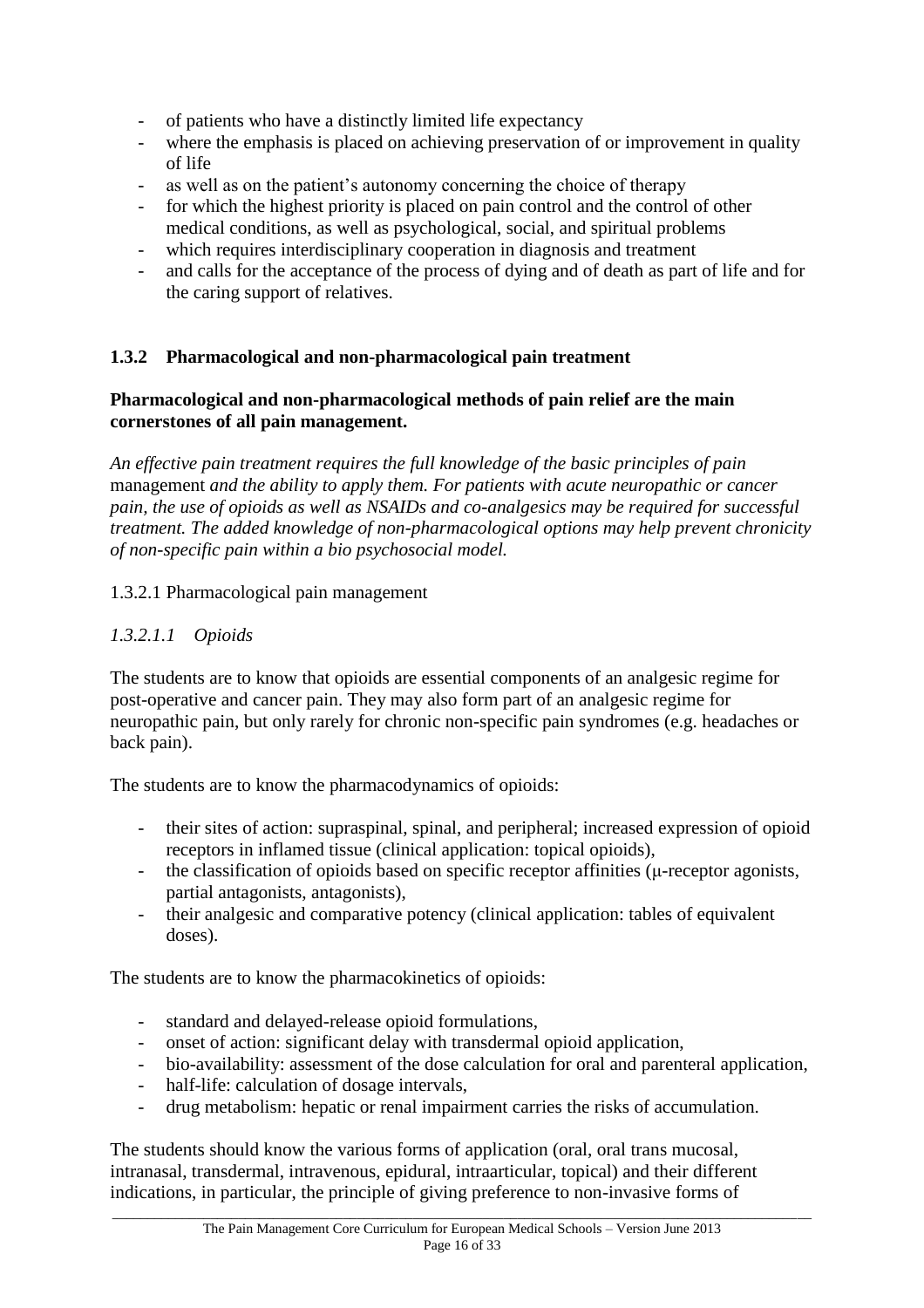application (with the exception of acute pain of high intensity). The use of epidural techniques is considered only when prolonged and intolerable side effects of systemic pain treatment are experienced. Transdermal forms of application are suitable for the conditions of dysphagia and ileus, and when compliance problems exist. They are, however, not suitable for the treatment of acute pain.

The students should know that

- "weak" and "strong" opioids are only distinguished by their individual maximum analgesic efficacy (three types of opioids have to be known),
- the selection of opioids is generally based on their individual tolerability and that acquired tolerance is rare.

The students are to be aware of the advantages of opioids and are to be able to communicate these advantages in discussions with the patient:

- opioids are not toxic to organs, even in high doses and with long term application, and have no teratogenic side effects,
- if required, opioid dose increases are possible (exceptions with dose limitations are: tilidine/naloxone, tramadol, buprenorphine, pentazocine),
- respiratory depression is rare, is almost always due to drug dosage errors, and can be prevented by dose titration,
- without evidence of previous drug abuse, treatment with opioids only occasionally leads to addiction. Psychological dependence (addiction) describes uncontrolled opioid intake with the aim of achieving a euphoric state or relief of anxiety. "Yellow flags": e.g. dose escalation without previous discussion, concurrent prescriptions by various physicians.

The students should also know the disadvantages of opioids and should be able to communicate these to the patient:

- opioids may cause habituation or physical dependence, and their dosage has to be reduced incrementally after a long-term intake (> three weeks) in order to prevent withdrawal symptoms (restlessness, disorientation, hallucinations, tachycardia, hypertonia, diarrhoea, excessive sweating),
- constipation occurs frequently (acquired tolerance does not develop) and usually requires prophylactic and continual treatment with laxatives,
- nausea and vomiting occur frequently (acquired tolerance develops within one week) and usually requires a temporary prophylactic administration of antiemetic,
- sedation occurs frequently (acquired tolerance develops within one week),
- delirium and myoclonus occur rarely (acquired tolerance does not develop) and these symptoms require a change of opioids, similarly for lasting nausea and/or sedation.
- endocrine disturbances can occur with long term usage, including loss of sexual characteristics, and endocrine function requires monitoring on a regular basis.
- opioid hyperalgesia may occur, especially with high doses, which might require rotation to a different opioid and or a reduction to a lower dose equivalent.
- diversion may occur.
- addiction may occur
- there is a significant mortality rate in the community (especially in North America) from opioids given for non-malignant pain, and all patients on long term therapy should be monitored regularly and carefully by the same practitioner.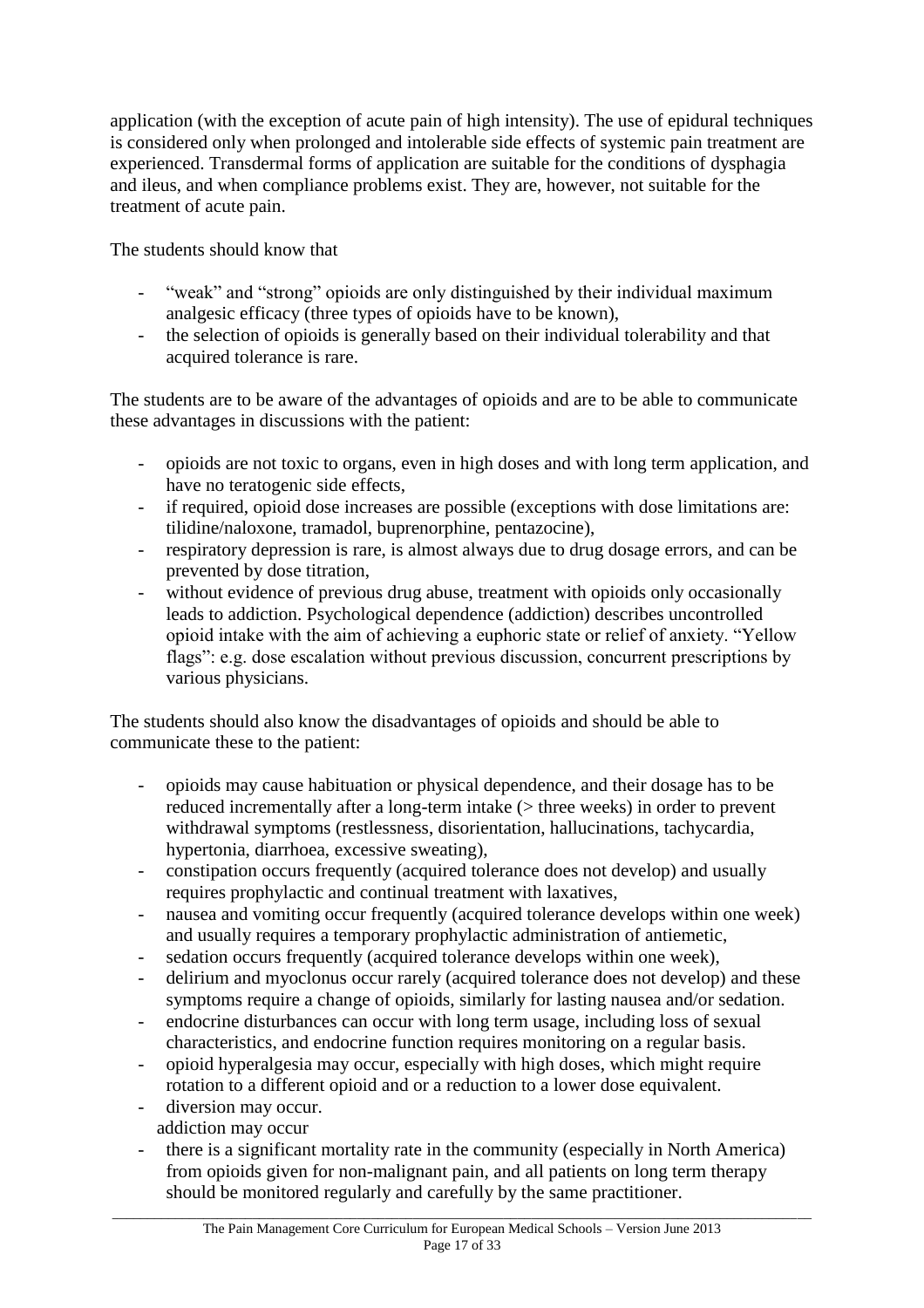#### *1.3.2.1.2 Non-opioid analgesics (non-steroidal anti-inflammatory drugs (NSAIDs), "everyday analgesics", over-the-counter analgesics for musculoskeletal pain)*

The students should know the following about NSAIDs:

- their value within analgesic regimes (as an element of the "pain ladder" for postoperative and cancer pain),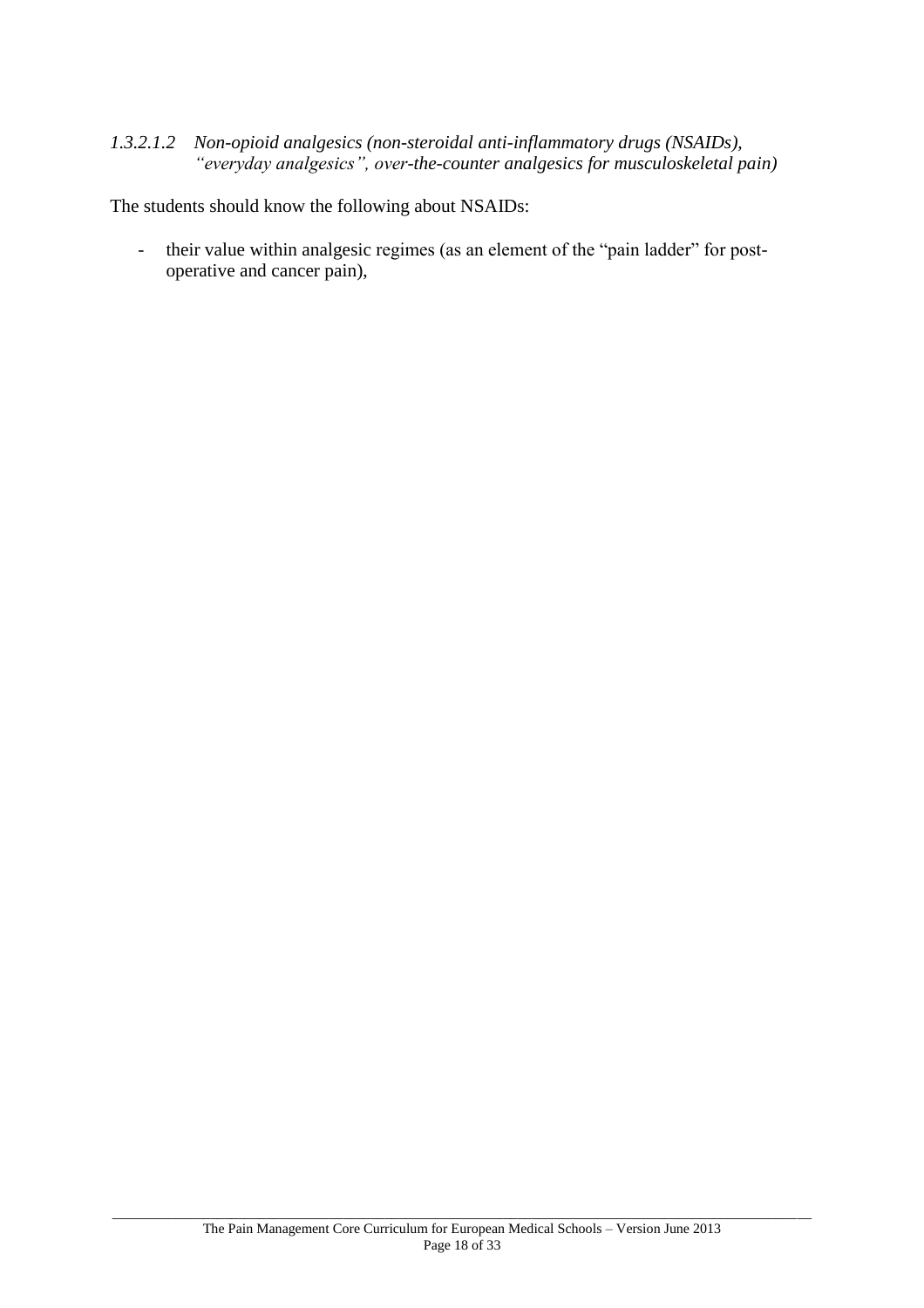- their mechanisms of action (inhibition of cyclooxygenase (COX) isoenzymes, functioning as prostaglandin inhibitors and reducing peripheral as well as central sensitization; selective inhibition of COX1 or COX2) and the advantages and disadvantages of different active ingredients,
- the risk of ulcers with the complication of gastrointestinal haemorrhage particularly in the following circumstances: long-term application  $> 10$  days, age of patient  $> 75$ , coadministration with steroids, high therapeutic dosages, previous history of ulcers, alcohol abuse, anorexia, high co-morbidity, female sex),
- other typical adverse effects (kidney function disorders, water retention, heart failure, hypertension and thromboembolic effects, arterial hypertension with long-term use, acute bronchoconstriction),
- the particular features of acetylsalicylic acid (increased risk of bleeding for days) and paracetamol (liver damage),
- the contra-indications and pharmacokinetic properties of the most important active agents (acetylsalicylic acid, diclofenac, ibuprofen, naproxen, paracetamol),
- the use of more tolerable long-term alternatives: metamizole or paracetamol (weak cyclooxygenase inhibitors).

# *1.3.2.1.3 Co-analgesics*

The students are to know that co-analgesics are drugs that are not classified as analgesics but that can, for certain indications, be used for treating pain. The following treatment rules should be understood:

- co-analgesics are sometimes better suited for treating neuropathic pain than opioids,
- the selection of co-analgesics is dependent on the quality of pain and the psychological co-morbidity,
- synergistic effects with opioids can occur,
- strong variability in efficacy exists and changes of co-analgesics are therefore justified.
- a slow titration of dose prevents undesired effects,
- the drug is only considered sufficiently trialled if an adequate dose is attained over a longer period,
- intolerable side-effects require a change to a different substance.

The students should be able to detail the features of two classes of co-analgesics, i.e.:

- tricyclic antidepressants (indication: neuropathic pain; mechanism of action: reuptake inhibition of noradrenaline and serotonin; side effects: cardiac conduction abnormalities, orthostatic hypotension, dry mouth, increased appetite, weight gain, sedation, constipation, difficulty with micturition, triggering of acute glaucoma),
- anticonvulsants (indication: neuropathic-neuralgic pain and burning dysthesias; mechanism of action: reduction of hyper excitability and paroxysmal electrical discharging of sensitised peripheral and central neurons, blockage of voltagedependent sodium channels (e.g. phenytoin and carbamazepine), GABA-ergic effects (e.g. benzodiazepines and barbiturates), inhibition of voltage-dependent calcium channels (e.g. gabapentin and pregabalin); side effects: vertigo, sedation, liver toxicity, blood dyscrasias, hyponatraemia).

Other less frequently used co-analgesics include corticosteroids, ketamine, bisphosphonates, calcitonin, cannabidiol, and botulinum toxin.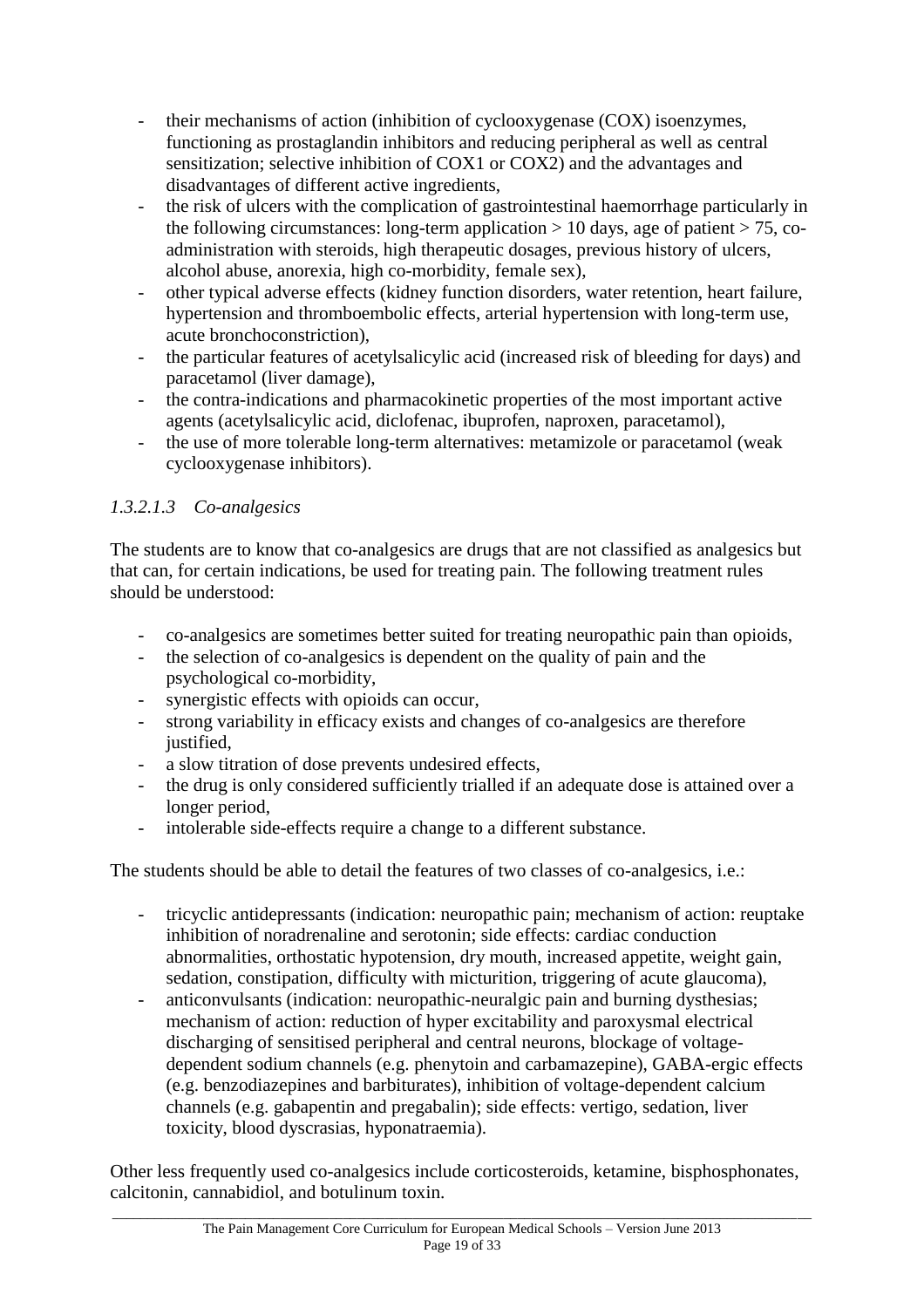#### *1.3.2.2 Non-pharmacological pain management*

The students should know three of the following therapies used in non-pharmacological pain treatment:

- active exercise-based physiotherapy to improve physical condition (active treatments are always preferred to passive treatments for chronic pain),
- manual therapy: a treatment technique aiming at analyzing functional disorders of the musculoskeletal system and concurrent mobilization (parallel relief and training),
- application of heat (thermotherapy) for the relaxation of tight muscles (non evidence based),
- electrotherapy: application of currents of varying frequencies (non evidence based),
- acupuncture (recommended for the following: arthritis, chronic non-specific back pain and headache).

The students are to know about available relaxation methods and their principles and applications, understand them within a psycho-biological stress model, and recognize that chronic pain is a physical stressor for the body.

The students are to know the general therapeutic principles of relaxation techniques:

- physiological: decrease in heart rate, blood pressure, respiratory rate, muscle tone, and activity of the sweat glands, and prevention of positive feedback of pain and stress,
- psychological/cognitive: calmness and well-being, increased self-efficacy enabling independent active intervention in the "pain-stress" cycle; improved body experience in situations of elevated anxiety and muscular tension; improved handling of stress by transferring the learned relaxation into a daily routine.

The students are to be able to name the following three relaxation techniques and to know the operating principles of at least one:

- Biofeedback; methods: reading of physiological parameters such as electro dermal activity, muscle tension or heart rate and simultaneous feedback of acoustic and/or visual signals to the patient; potential mechanisms of action: change of a specific pathophysiological dysfunction, develop competent techniques of specific and/or general relaxation, improvement in self-efficacy, improvement of interoception = selfperception,
- Progressive muscle relaxation (PMR) after Jacobson; methods: gradual tightening and subsequent deliberate loosening of muscles; potential mechanisms of action: regulation of the autonomic nervous system, moderation of emotional and physical stress reactions; aims and benefits: improvement of body perception regarding sites of tension and the capability to independently affect those, deflection of focus to nonpainful body parts, reduction of the pain experience,
- Autogenic training (AT) after Schultz; methods: gradual learning of creating sensations such as warmth, heaviness, calmness, and coolness of the forehead through suggestive self-instruction; potential mechanisms of action: same as for PMR after Jacobson.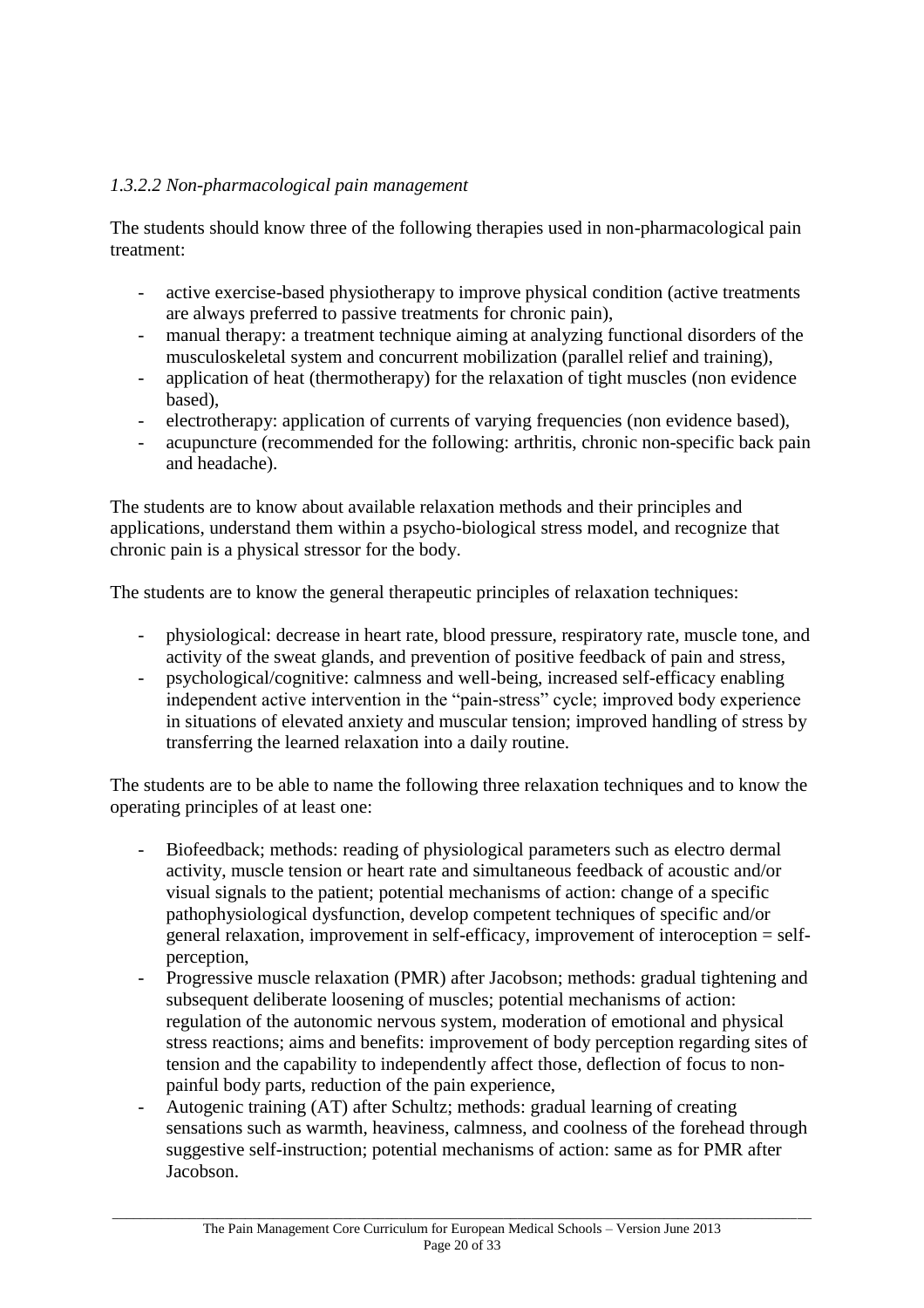#### *1.2.2.3 Invasive treatments*

The students should be aware of interventional and invasive methods of pain treatment using epidural and plexus catheters as well as nerve blocks and destructive neurolysis. They are to know that interventional pain management: is generally useful for cancer or post-operative pain after non-invasive treatments have been exhausted, and, in particular, in the case of intolerable undesired effects of systemic pain management.

#### **1.3.3 Patient education**

#### **Patient education is an important element of the treatment of pain.**

*For successful pain treatment, patients require a transparent treatment plan which needs to set realistic goals and involves a detailed discussion of potential untoward effects.*

The students should understand that adequate patient education is an essential condition for achieving patient compliance and the overall success of treatment. They therefore have to be able to communicate during the consultation the information regarding the cause of pain, the suggested treatment, and its alternatives.

The students must name at least three of the following essential elements of the physicianpatient dialogue, in the context of persistent pain:

- no promises of "freedom of pain",
- the formulation of realistic treatment goals after eliciting the patient's expectations,
- clarification of the effects and side-effects of a treatment and its possible alternatives,
- prevention of common side effects,
- a written treatment plan.

#### **1.3.4 Pain Management Programmes**

#### **Rehabilitation and physical treatments (back school, functional restoration programmes, and others) can be helpful, but where more complex situations exist, the psychological components of pain are best addressed in a pain management program.**

Based on cognitive behavioural principles, pain management programs are suitable for people for persistent pain where normal evidence based therapies have failed, and where there is insignificant adverse effect on quality of life, function or mood. The program consists of education on pain physiology, psychology, healthy function and self management of pain problems; goals are set, and worked towards; unhelpful beliefs and behaviours are challenged and modified; relaxation and coping skills are taught.

Treatment is delivered as a package by a multidisciplinary team where some competencies are shared and some are unique to a particular profession. They are delivered in a group format to normalise pain experience and to maximise learning from other group members. There is good evidence of improving mood, coping, function, and reducing pain and negative outlooks after attendance. Return to work can be achieved by some suitably tailored pain management programs.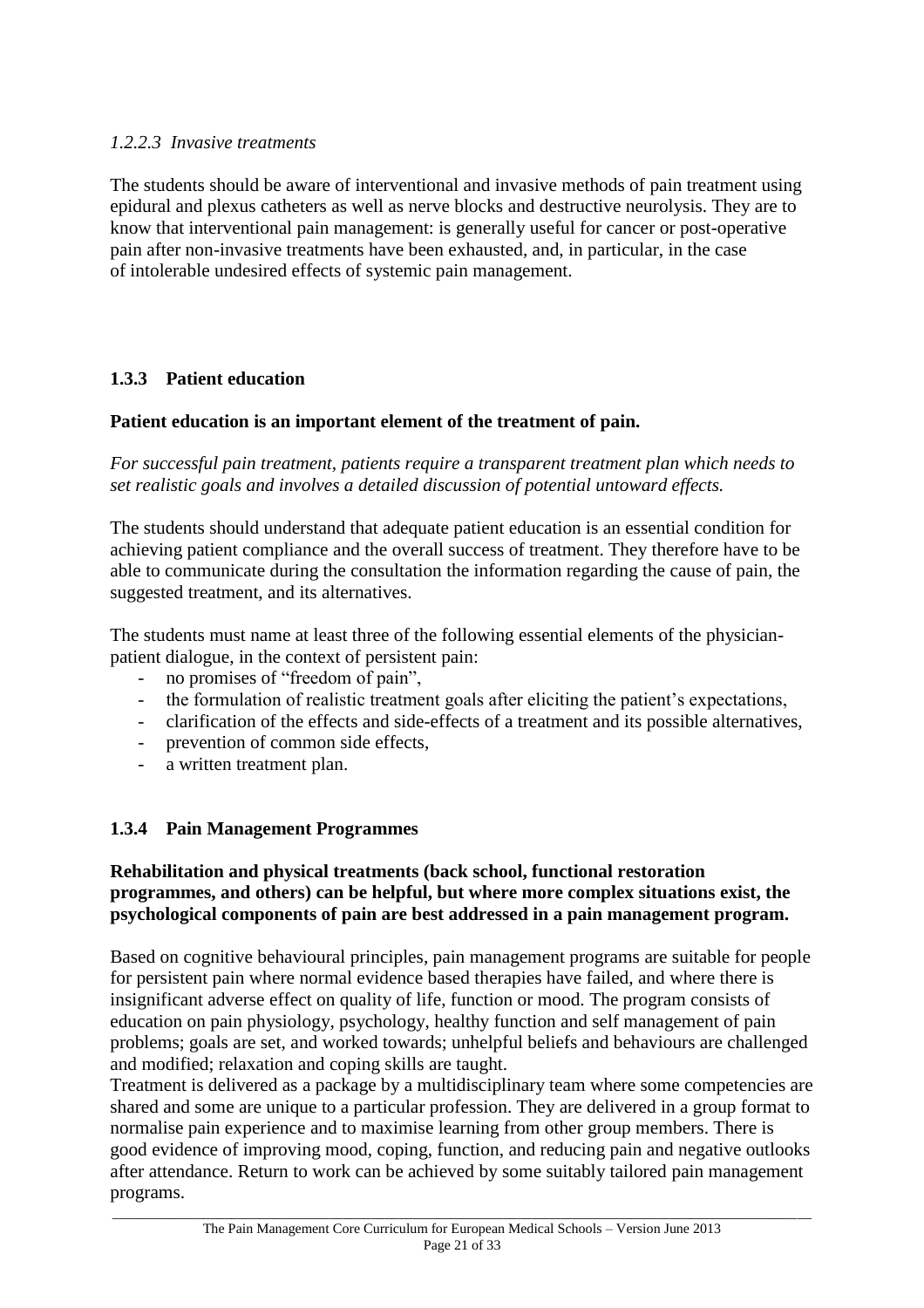# **2 Acute pain: post-operative and post-traumatic pain**

## **Post-operative and post-traumatic pain is acute pain which is generally short-term, and persists for a few days or weeks only.**

*In contrast to most forms of chronic pain, acute pain provides a warning function for the human organism. If pain continues without normal resolution, it may develop characteristics of a chronic pain syndrome. Tissue trauma and pain stimulate nociceptors and activate the sympathetic nervous system. An important treatment goal, in addition to the relief of pain, is the reduction of this stress response to surgery or trauma. Post-operative and post-traumatic pain increases patient morbidity and consequently the length of hospital stay. Treatment of pain is therefore important and relatively safe, without frequent complications. The relief of pain and the resulting increased comfort of the patient are important ethical goals. On the physical level, the reduction of sympathetic system activation and subsequent post-operative stress syndrome results in a decrease of morbidity and possibly also mortality. In addition to the prevention of pain chronicity, the physician's responsibility to provide adequate pain*  management *is also of significance.*

The students should know the characteristics of acute pain (potentially life-sustaining function, warning function, protection through immobilization, and decrease in pain intensity over time, straightforward psychological processing, and a wide social acceptance) as well as the symptoms of acute pain and should be able to distinguish these from those of chronic pain.

The students are to know the following pathophysiological aspects of acute post-operative and post-traumatic pain and are to be able to relate them to the various organ systems:

- sympathetic adrenergic system: stimulation (increased total oxygen demand/uptake by the body, reduced microcirculation),
- cardiovascular system: tachycardia, hypertension, increased myocardial oxygen demand, higher incidence of myocardial ischemia,
- respiratory system: pain-induced hypoventilation, atelectasis, risk of pneunomia,
- gastrointestinal tract: gastric atony, paralytic ileus and suture breakdown,
- generalized: sympathetic adrenergic stimulation with reduced microcirculation, hyperglycaemia, pain-induced immobilization, delayed enteral feeding, delayed rehabilitation, and increased rates of thrombo-embolism.

The students should understand that post-operative and post-traumatic pain treatment helps achieve organ protection by a reduction in myocardial and total oxygen demand of the body, an improvement in respiratory effort, breathing mechanics and lung function, and acceleration in wound healing. These processes allow earlier mobilization and early enteral feeding, which in consequence can lead to a decrease of post-operative morbidity and mortality.

The students are to be competent in the principles of acute pain management:

- measurement of pain intensity with the help of a numerical rating scale ranging from 0-10 (NRS with  $0 =$  no pain and  $10 =$  worst pain imaginable),
- methods of administration: oral before parenteral before epidural; exceptions: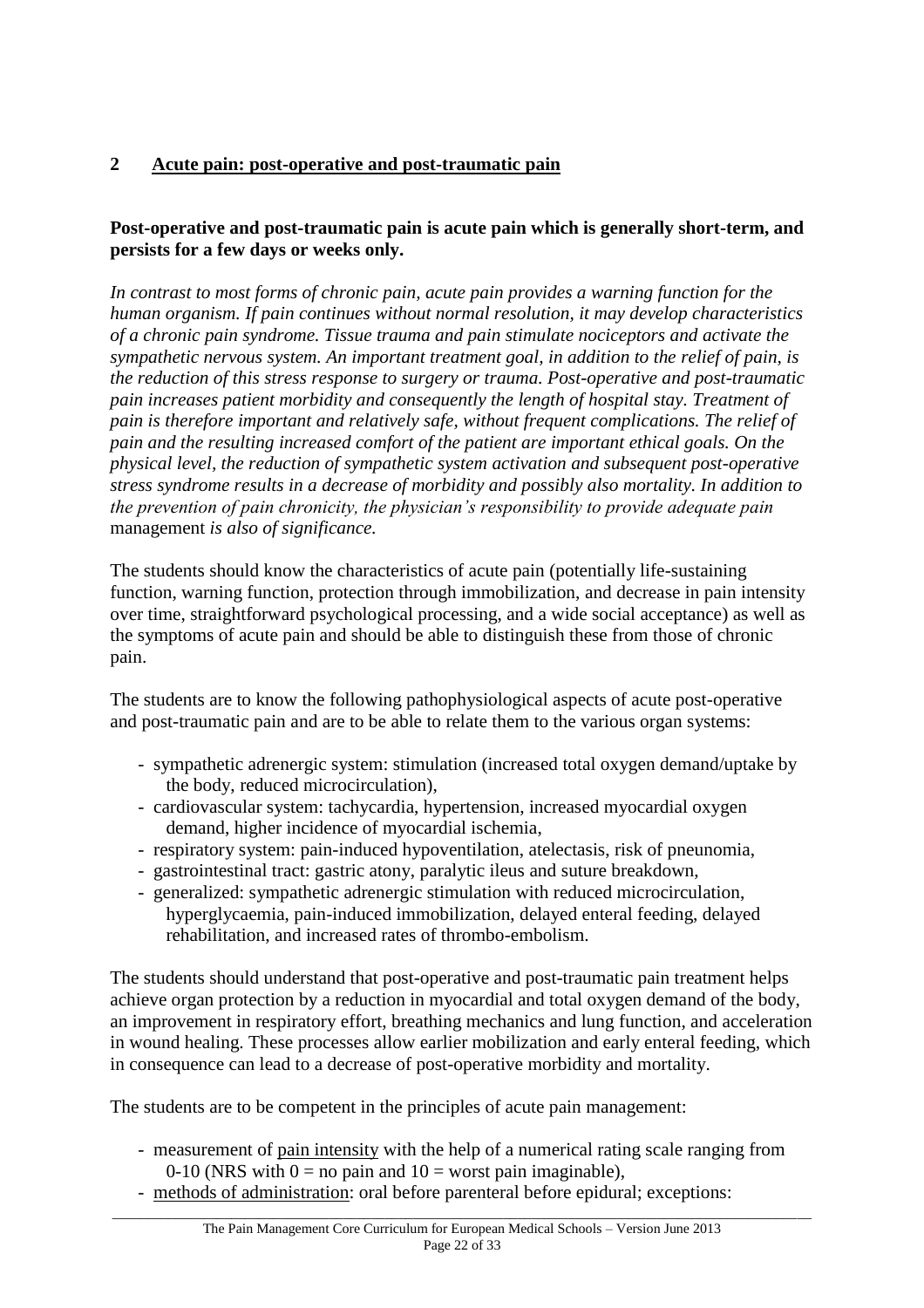immediate IV administration for severe pain (pain emergency) or IV/s.c. administration when oral route is not possible (vomiting, gastrointestinal dysfunction, immediately post-operatively); intramuscular administration is obsolete,

- first-line analgesia: continuous analgesia at regular fixed intervals, with a preference for slow-release formulations or alternatively patient controlled analgesia (PCA),
- on-demand analgesia (= rescue medication): supplementary to first-line treatment, with a fixed safety gap prior to administration of further medication (e.g. 30 minutes for oral administration and 10 minutes for patient controlled intravenous administration of tramadol),
- a combination of various analgesics (following the WHO Pain Relief Ladder for cancer pain; see section 3.2) and appropriate for the expected pain intensity,
- monitoring of pain relief, and, if necessary, adjustment of standard analgesia depending on, e.g. bolus frequency,
- the control and treatment of (opioid) side-effects (in particular, anti-emetic prophylaxis).

The pain intensity must be continuously recorded during the post-operative or post-traumatic period. Here, functional parameters (pain at rest or on movement) and pain-related changes during sleep, breathing therapy, or mobilization need to be taken into account. The students must know at least two indications of the success of treatment.

The students should give an example of a graduated oral analgesic regimen, depending on expected pain intensity:

- dosage and administration intervals for first-line analgesia and on-demand medication,
- selection of appropriate medications according to local requirements,
- criteria for the step-wise transition within the analgesic regimen,
- exit criteria for the analgesic regimen.

Example of Level I: procedures with expected mild pain

Non-opioid; additional low-efficacy opioid for  $NRS > 3$ ; if this is needed twice in the course of 8 hours - transition to Grade II; notification of the physician for NRS > 7.

#### Example of Level II: procedures with expected moderate pain

Non-opioid and low-efficacy opioid; additional high-efficacy opioid for  $NRS > 3$ ; if this is needed twice in the course of 8 hours transition to Grade III; notification of the physician for  $NRS > 7.$ 

Example of Level III: procedures with expected severe pain

High-potency opioid (slow-release) plus high-efficacy opioid (immediate release) as ondemand medication; notification of the physician for NRS > 7.

#### Example of Level IV: procedures with expected severe pain in patients at increased risk of morbidity

Advanced methods of administration (PCA = patient-controlled analgesia, catheter procedures).

The students must know how to treat a pain emergency ( $NRS > 7$ ). Parenteral application should be preferred due to its rapid onset of effect, depending on the considered urgency. The titration of opioid analgesia prevents undesired effects of overdosing, such as sedation and respiratory depression.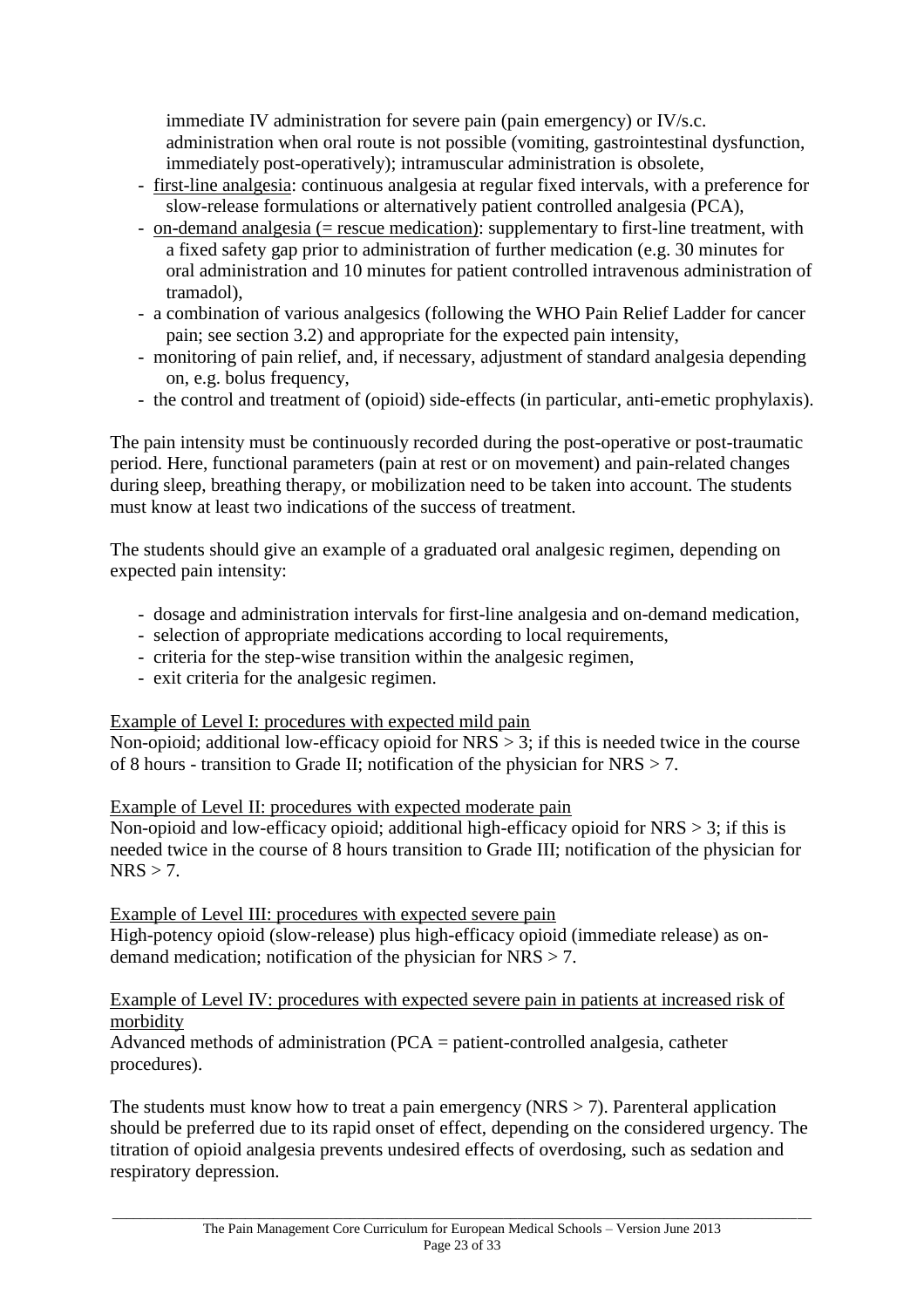The students should know that sedation, the cardiovascular system, and respiration must be monitored, in particular when opioids are repetitively administered. They have to know the treatment for a (relative) opioid overdose (airway and breathing support administration of oxygen, using titrated IV opioid antagonists (naloxone), and subsequent monitoring in intensive care).

The students should know two techniques of advanced post-operative pain treatment, e.g. regional anaesthesia (low spinal or thoracic epidural) and intravenous patient-controlled analgesia (PCA), as well as their significance for major surgery, and for patients with increased perioperative risk.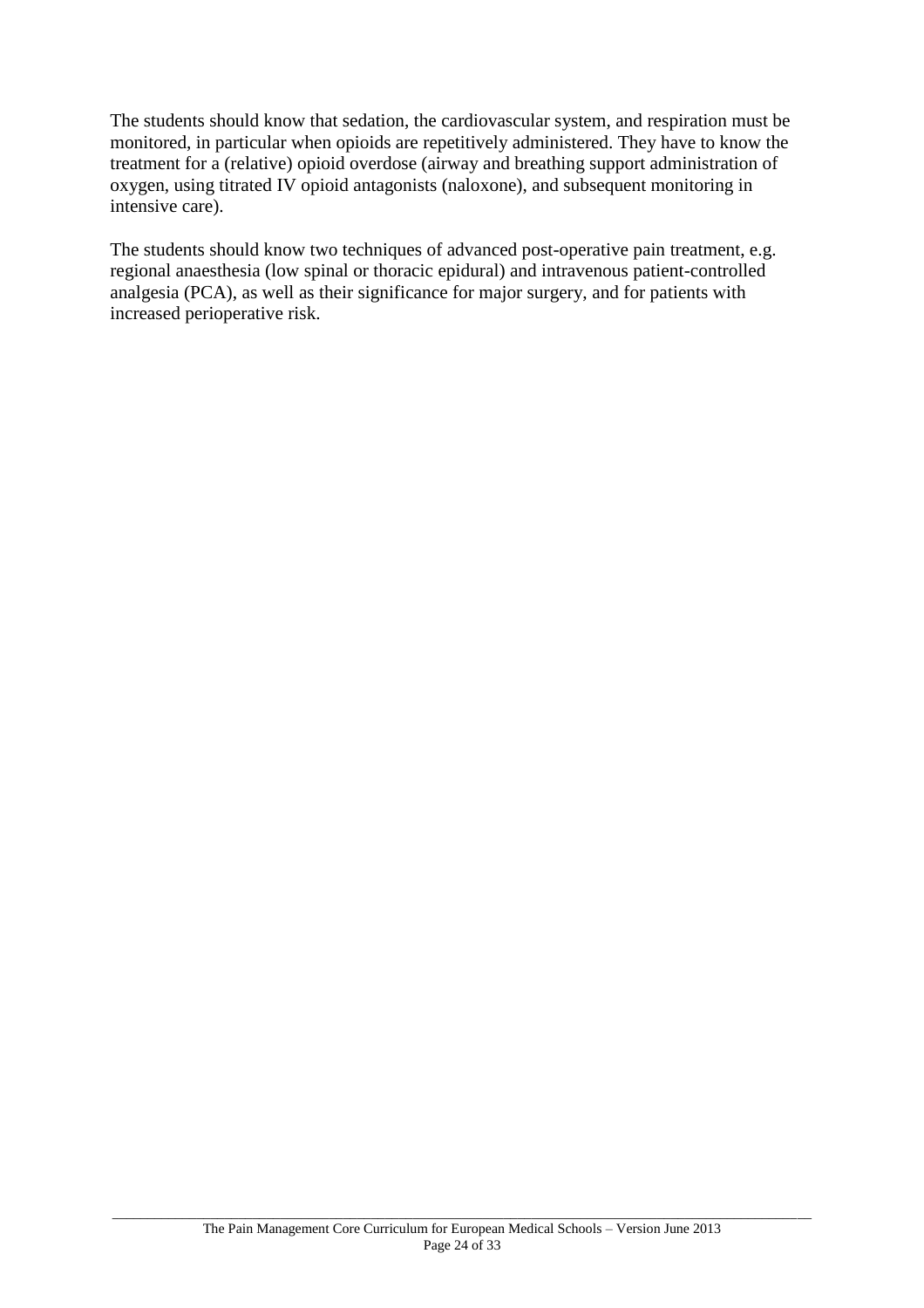#### **3 Cancer pain**

#### **Cancer pain is pain that is directly or indirectly connected to malignancy.**

*Seventy to ninety percent of all cancer patients suffer from severe or very severe pain. For this reason, the treatment of pain must be of high priority to the physician, especially given that the majority of cancer patients (> 80%) can be effectively treated using the easily applied principles of the WHO (Cancer) Pain Relief Ladder. The prescription of opioids requires knowledge of the prescription regulations for opioids*

The students must know the etiology of cancer pain: The compression of soft tissues and nerves by the tumour and by metastases, e.g. of the liver or the bones, possibly with pathological fractures, has to be identified. The following examples of cancer-related pain have to be considered: thromboembolism, herpes zoster due to immunosuppression, myofascial pain, and decubitus ulcer due to immobilization. Examples of therapy-related cancer pain are post-operative wound pain, mucositis after bone marrow transplantation, and neuropathy due to the toxicity of cytotoxics and radiotherapy. Examples of pain that are usually independent of the cancer are headaches, back pain, or pain due to injuries from a fall.

For the treatment of cancer pain, the students should be able to apply the WHO Pain Relief Ladder: Step I involves the administration of non-opioid analgesics, Step II involves the continuation of the non-opioid analgesics with the addition of low-efficacy opioids, and Step III involves the replacement of the low-efficacy opioids by high-efficacy opioids. During all three stages, consideration must be given to indications for co-analgesics particularly if neuropathic pain is involved. The students should know that invasive or neurodestructive treatments should only be performed after failure of this WHO stepped approach. The students should also be able to provide examples of invasive and neurolytic procedures, such as celiac plexus blockade and epidural catheter analgesia.

The students are to know how to apply the national prescription regulations for opioids:

- application for opioid prescriptions at the national narcotics agency (e.g., with submission of medical licensure,
- proper completion of a narcotics prescription,

-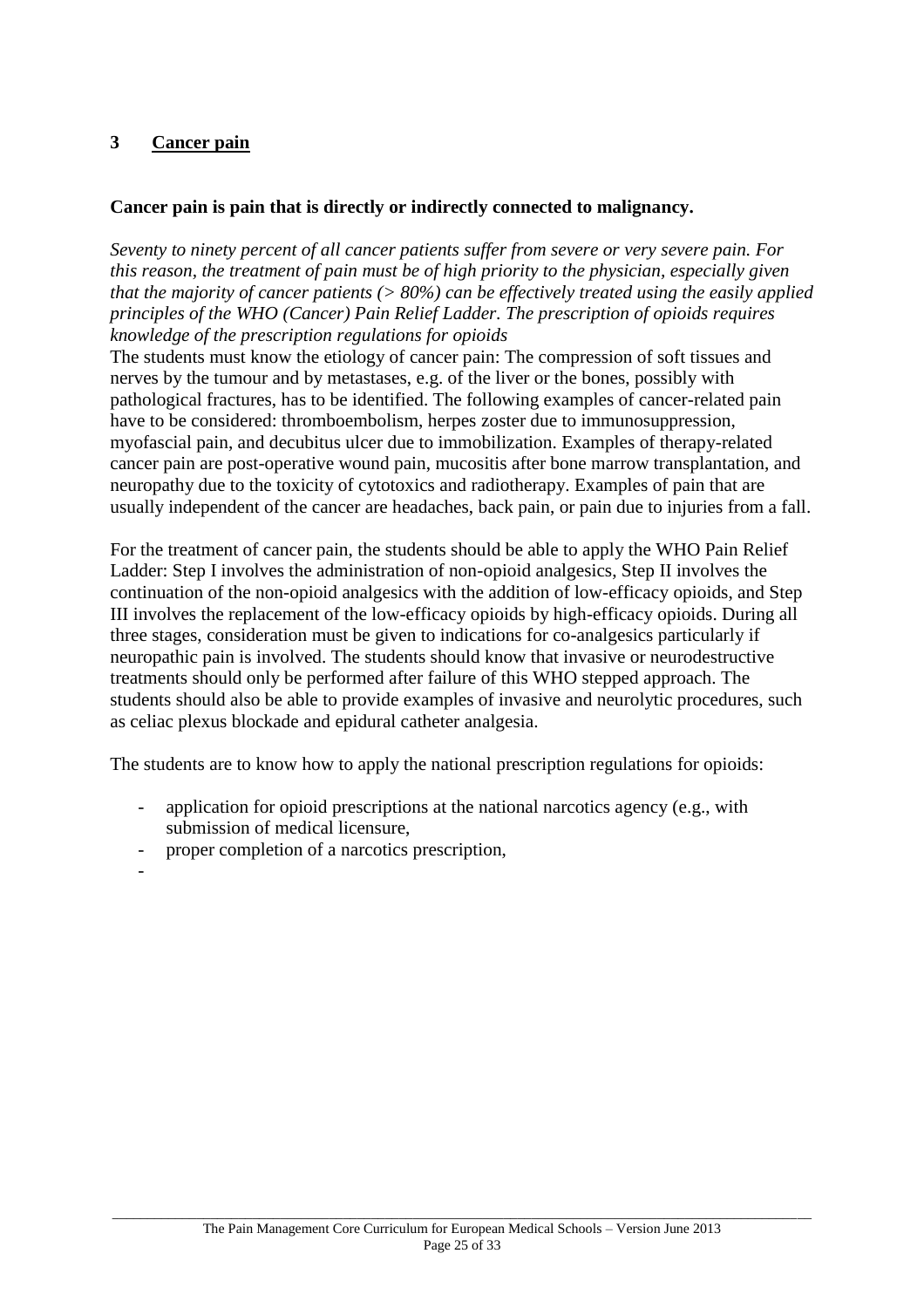# **4 Neuropathic pain**

## **Neuropathic pain caused by a primary disease or lesion of the nervous system.**

*For the classification of pain, the distinction between nociceptive and neuropathic pain is important. Often, a pain syndrome consists of both nociceptive and neuropathic components. The clinical picture frequently includes persistent burning pain, or attacks of stabbing in addition to evoked pain, such as hyperalgesia and allodynia. Conventional analgesics (nonopioids and opioids) frequently cannot control neuropathic pain sufficiently. Neuropathic pain requires specialised treatment plans tailored to individual situations. This kind of therapy is generally different to treatments for nociceptive pain.*

The students should know that a careful history, including an evaluation of the pain quality and a subsequent neurological examination, in particular an assessment of sensory function, can provide important clues to the type of pain and consequently the cause of the pain. The students are to know and understand terms such as allodynia (a painful response to a usually non-painful stimulus, e.g. by a cotton ball or a water jet) and hyperalgesia (an increased response to a painful stimulus, e.g. by a pinprick).

Precise localisation of the pain distribution and sensory resp. motor abnormalities also allows identification of specific peripheral nerve or nerve root (dermatomal) involvement.

The students should be able to name two typical illnesses that are associated with neuropathic pain and are to know their cause, symptomatology, and treatment (e.g. polyneuropathy, postherpes zoster, stroke, multiple sclerosis and spinal injuries).

# **4.1 Example: polyneuropathy**

The students should know that polyneuropathy is a generalized injury of several peripheral nerves by a systemic process with motor, sensory or autonomic symptoms. They have to be able to name the typical distribution pattern (i.e., stocking – or glove-like distribution) of polyneuropathy.

Two of the following possible causes have to be known:

- diabetes mellitus,
- toxic substances such as cytotoxic agents or alcohol,
- malignancy (paraneoplastic polyneuropathy),
- infectious/inflammatory causes (e.g. HIV).

The students are to know at least two classes of co-analgesics and two examples of each class. They should be aware that treatment with opioids is not the first choice and that other medication ought to be tried first (e.g. anticonvulsants, SNRIs and tricyclic antidepressants).

# **4.2 Example: herpes zoster**

The students should know that herpes zoster is a neurotropic infection with the varicellazoster virus and is caused by the reactivation of varicella viruses in the spinal ganglia. It occurs more frequently in patients with compromised immune systems (e.g. after radiation or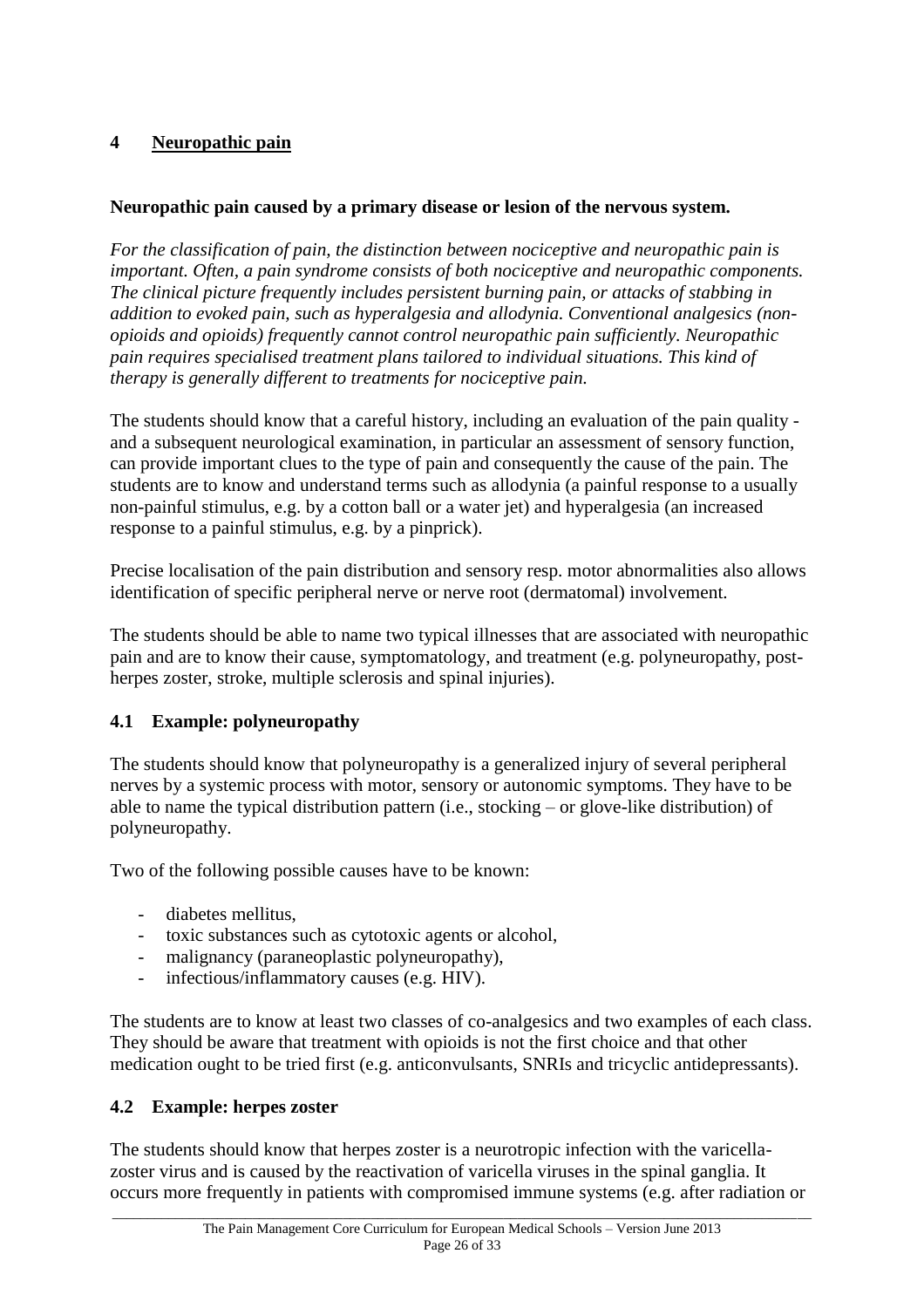chemotherapy) and with advanced age.

The students should recognize the symptoms below:

- mostly band-shaped, pustular exanthema affecting one side of the body,
- 50% thoracic; approx. 20% in the area innervated by the trigeminal nerve,
- in the area innervated by one or several spinal ganglia (in the area of one or several dermatomes),
- persistent pain (burning, stinging) with a high degree of tenderness (allodynia) and stabbing sensations.

The students are to know at least two classes of co-analgesics and two examples of each class. They are to know that treatment with opioids is not the first choice and that antiviral agents should be administered within the first 72 hours after the onset of symptoms. The students are to be aware that early and adequate treatment may reduce the incidence of persistent neuropathic pain.

# **5 Development of pain chronicity: distinction between acute and chronic pain**

**Pain that persists for longer than six months is considered chronic pain. In addition to this temporal difference, chronic pain also involves expansion beyond a purely physical experience to psychological and social realms.**

*Typically, chronic benign pain leads to an expansion of the symptom complex to include multiple sites and dimensions. Chronic pain has lost its warning function, and has to be considered its own disease entity. Treating chronic pain according to the principles of acute pain* management *is generally not successful. The signs of the development of chronicity therefore need to be recognized at an early stage in order to initiate an appropriate treatment plan, preventing further chronicity. It should be carried out in specialized centres following a multimodal therapeutic approach based on the findings of a multidimensional bio psychosocial disease model.*

The students are to know two examples of chronic pain conditions, e.g. non-specific chronic back pain and headache due to overuse of medication.

# **5.1 Example: chronic, non-specific back pain**

The students must be aware of the incidence, prevalence, and socio-economic significance of back pain: an incidence rate of 80% for back pain of which 10% is chronic; the high economic costs per year due to loss of productivity (40% of all absenteeism cases); 5 to 6 billion Euro costs for the national health insurances (in Germany: GKV – Gesetzliche Krankenversicherung). The etiology of back pain is not specific in more than 90% of all cases. Specific back pain has to be defined in a differential diagnosis (cancer, inflammation/abscess, herniated disk, instability, fracture). Degenerative changes following osteochondrosis, spondylarthrosis, and changes of the disk that are not hernia-related are frequently associated with non-specific back pain but can usually not be attributed as the cause.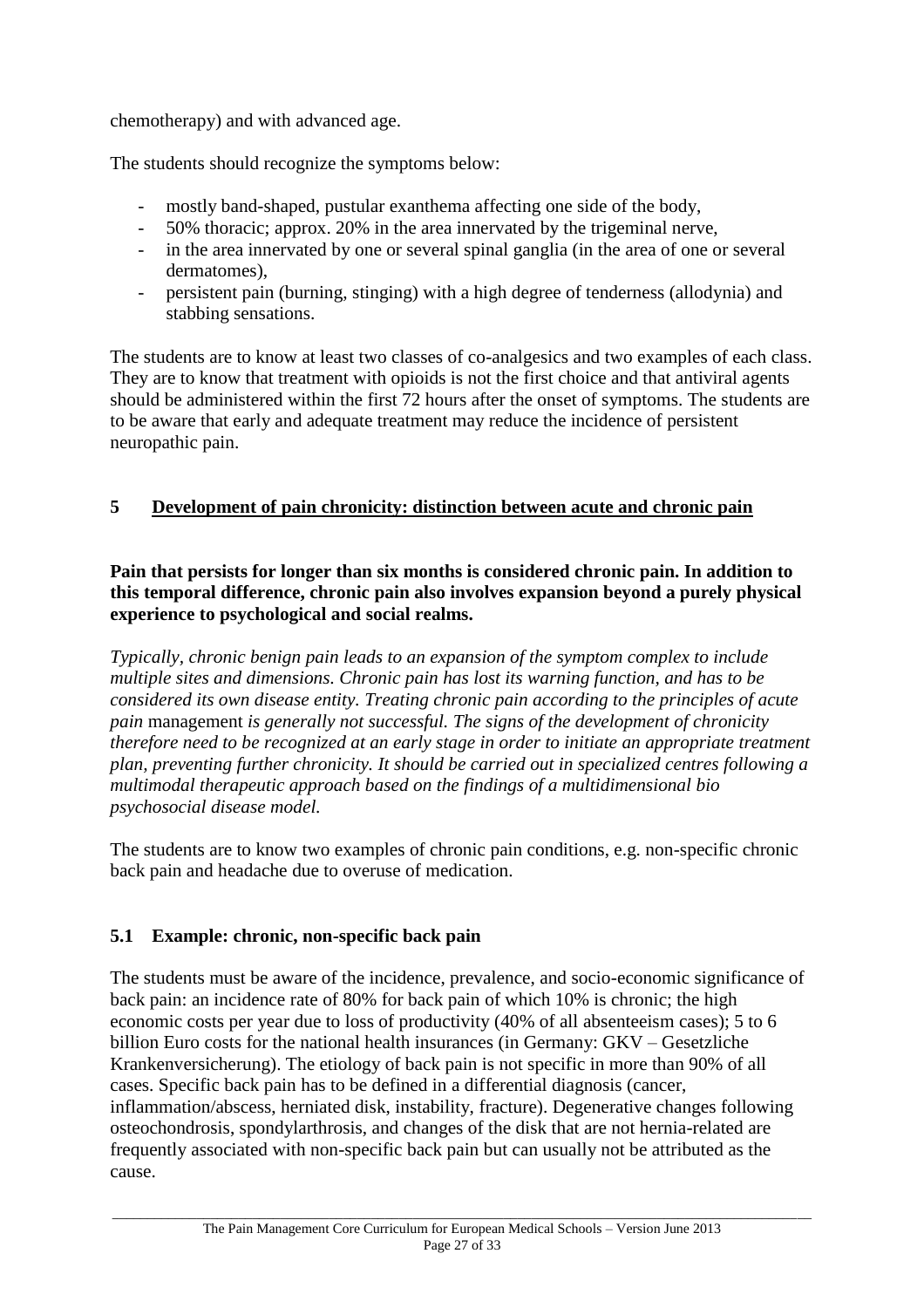The students are to be able to recognize the following "red flags" in patients with back pain:

- $\alpha$ ge > 50,
- fever, unexplained increase in ESR (erythrocyte sedimentation rate), increase in C-reactive protein, leukocytosis or anemia,
- weight loss,
- history of malignancy,
- bony destruction, especially bone metastases
- neurological symptoms or signs

The presence of "red flags" requires a prompt, specific, and comprehensive diagnostic investigation.

In addition, the students are to be able to recognize at least three of the following "yellow flags" indicating the likely development of chronicity:

- constant pain without variability of intensity or symptoms,
- fear of movement and activity (fear-avoidant behaviour),
- difficulties in the work environment,
- catastrophisation,
- fixation on a physical/bodily cause for the pain,
- retirement/pension claims,
- inappropriate idealisation or deprecation of healthcare attendants.

The students are to know the principles of diagnosis, namely that

- discrepancies between the findings and the symptoms are common, e.g. the extent of morphological changes on imaging do not correlate with the symptoms,
- special diagnostic investigations (and therapies) have to be introduced in the absence of "red flags" if the symptoms persist for more than 3 to 6 months and/or result in incapacity to work for more than 3 to 6 weeks.

The students are to know the building blocks of a multimodal pain management concept which combines therapeutic approaches from various disciplines, in order to promote health rather than focusing on disease:

- considered use of medications (analgesics/co-analgesics) aiming at minimal or no analgesic intake,
- active exercise-based physiotherapy,
- use of warmth and cold,
- patient education,
- evaluation and promotion of pain coping strategies,
- relaxation techniques,
- psychotherapy for pain, e.g. behaviour therapy focusing on creating an emotional distance to the pain,
- transcutaneous electrical nerve stimulation (TENS) and acupuncture.

The students are to know that interventions are usually not indicated in the treatment of back pain. Interventional procedures (local infiltrations or infiltrations of nerve roots or facet joints) have risks associated with the intervention itself and may also enforce chronicity. In addition, the students must know that there is no evidence for the long-term efficacy of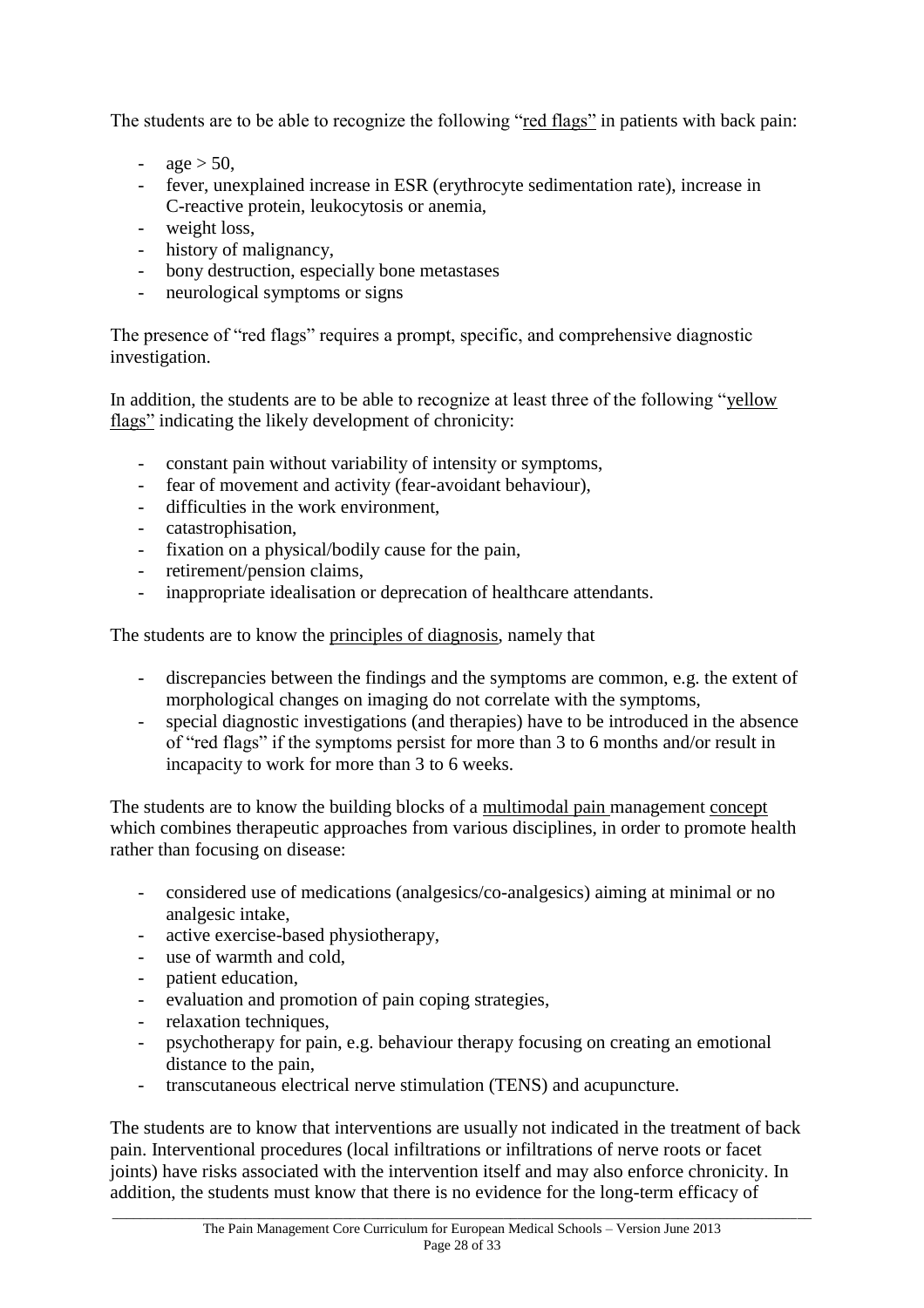opioids for non-specific back pain. The students should also know that the treatment of nonspecific back pain with early signs of chronicity should only be carried out in designated specialist centres or programs.

The students should be able to name at least three of the following therapeutic goals:

- reduction of pain, not absence of pain,
- changes in pain experience,
- acquisition of active coping strategies,
- improvement in quality of life,
- return to the work place,
- reduced medication and utilization of the health care system.

#### **5.2 Example: headache due to overuse of medication**

The students should know that a headache due to the overuse of medication (medicationinduced headache (MIH)) is the result of an inadequate treatment of the primary headache disorder. The students are to know the two main types of headaches that lead to an overuse of medication, namely migraine and tension headache. At least two examples of the following substance classes should be known: caffeinated mixed preparations of analgesics, triptans, ergotamine, non-steroidal anti-inflammatories. The students are to be aware that daily doses are not relevant for the development of medication-induced headaches. The frequency of intake however is relevant, i.e. beginning at 10/month for triptans and at 15/month for nonsteroidal anti-inflammatories and antipyretics. The students are to know that a relevant diagnosis of the underlying headache can only be made after withdrawing treatment.

In addition, the following symptoms of medication-induced headaches must be known: persistent headache (with or without migraine attacks) or an accumulation of migraine attacks without persistent headache.

The students must also know the treatment of medication-induced headaches: withdrawal of the medication with accompanying physical and behavioural therapy, followed by a symptom-relevant treatment of the primary headache disorder. The students should understand that opioids are only indicated for secondary headache disorders such as cerebral metastasis.

#### **6 Specific therapeutic populations and challenges**

#### **Pain** management **for children, elderly patients, and patients with dementia as well as pregnant and breastfeeding women**

*The treatment of pain in children or in patients with dementia requires particular vigilance and specific techniques. Communication deficits can lead to an inaccurate assessment and consequently to inadequate treatment of the pain. In addition, altered analgesic pharmacokinetics in the very young or elderly have to be taken into account in order to prevent over- or underdosis. For pregnant and breastfeeding women, toxicity risks need to be carefully considered when considering the use of different analgesics.*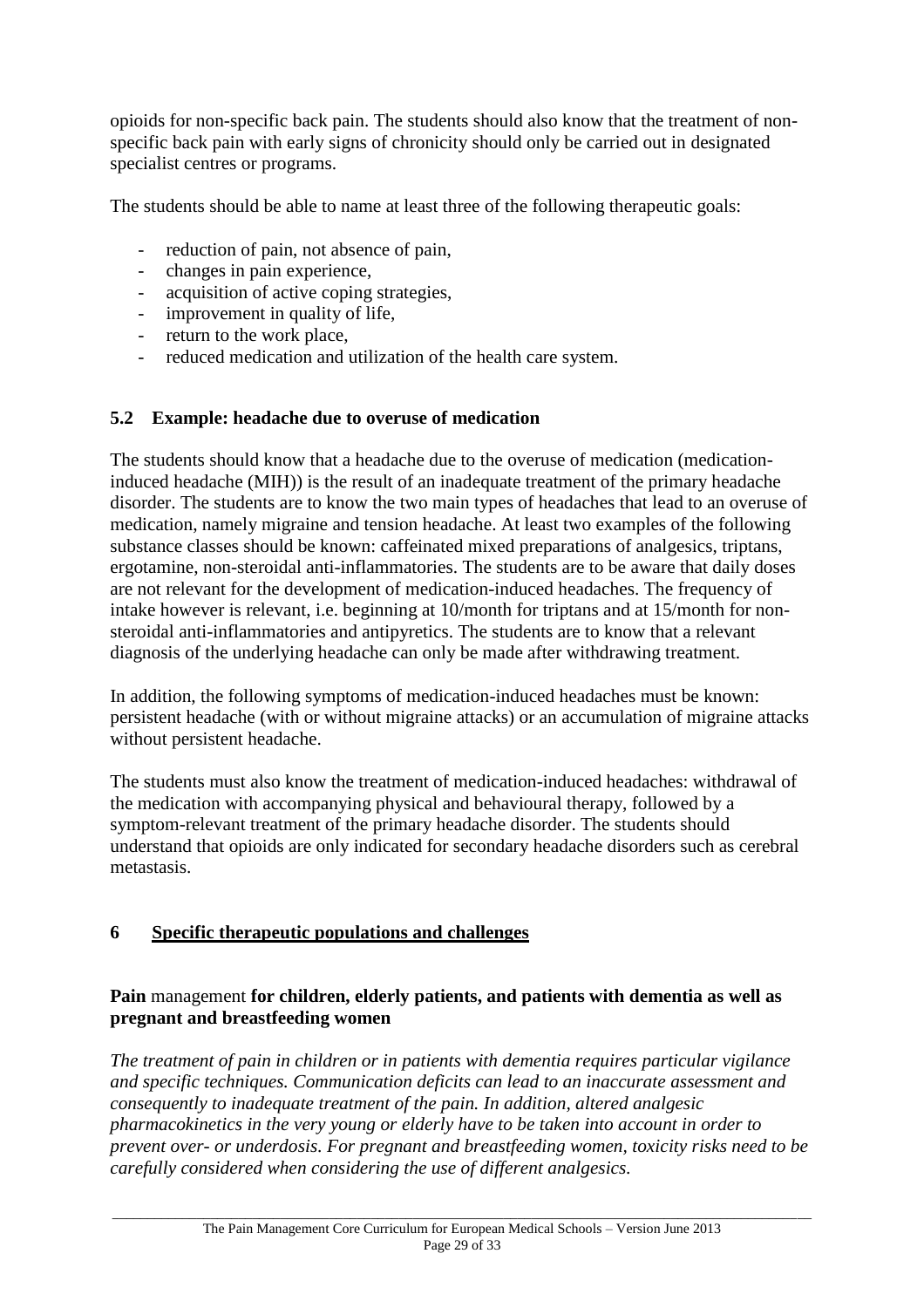## **6.1 Children**

The students must know that the physician's responsibility to provide adequate pain relief also applies to children, toddlers, and infants. They are to be aware of the increased pain sensitivity of premature infants and the newborn, and of the possible lifelong consequences following sensitization mechanisms if pain treatment is inadequate.

The students should be able to apply the basic pain assessment tools relevant to the newborn, infants, and children:

- signs of sympathetic/adrenergic stimulation: bradycardia, tachycardia, bradypnea, tachypnea, changes of blood pressure, or SaO2,
- pain vocalization: screaming, crying, whimpering,
- grimacing: contracted eyebrows, wrinkled forehead with vertical crease, narrow eyes, distinct nasolabial fold, drawn labial angle,
- motor and sensory function: posture, withdrawal movements, kicking movements, changes of tone, altered perception of touch,
- vegetative changes: sweating, sleep disorders, feeding disorders.

The students are to know other assessment tools that are based on age group and should know at least one example, e.g. the Smiley scale or pediatric pain scales (in Germany: KUSS - Kindliche Unbehagens- und Schmerz-Skala).

The students are to know the five most important analgesics used in paediatrics (paracetamol, ibuprofen/diclofenac, metamizole, tramadol and morphine), their indication, application principles, and side effects (dosage based on body weight, age-group related choice of agent, the indications for different routes of administration, maximum daily doses), and are to be aware of the particular risks of acetylsalicylic acid in children. They are to be aware of the problems related to pharmaceutical drug registration in paediatrics (off-label use).

The students should be aware that non-pharmacological pain management is also possible for children.

# **6.2 Old age and dementia**

The students should know that the physician's responsibility to provide adequate pain relief also applies to patients of advanced age and patients with dementia, and those elderly pain patients are often undertreated. They are to be aware of the underlying reasons for inadequate treatment, e.g. communication barriers, lack of knowledge regarding the use of medication in old age and of the pain sensitivity of dementia patients. The students must understand the key aspects of the epidemiology of pain in old age, e.g. equal acute pain prevalence, increase in persistent pain until the seventh decade, in particular due to neuropathic pain and diseases of the musculoskeletal system.

The students are to know the important age-related aspects of the nociceptive system (e.g., increases or decreases of receptor density) as well as of central pain processing (e.g., unchanged affective component). They should understand that older pain patients have distinct age-related attitudes and coping styles, e.g. stoicism. They are to be aware of the significance and incidence of psychological co-morbidity in old age, in particular of depression.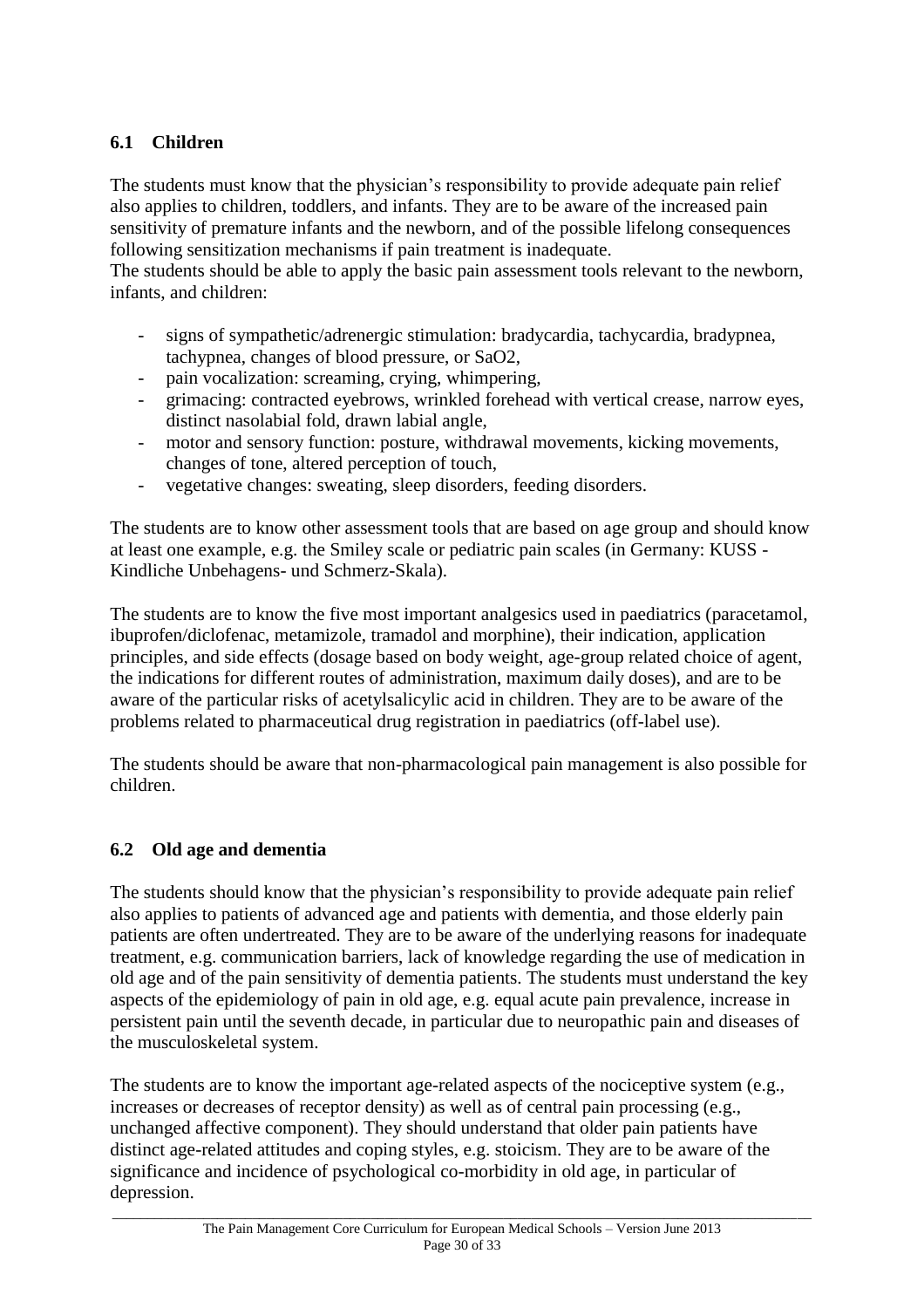The students are to be aware of the usefulness of analogue scales for pain in old age despite limited cognitive ability. They should recognize potential indicators for pain in patients of old age without the ability to communicate, e.g. moaning, unrest, confusion, altered movement patterns, and facial expressions. The students need to know the principles of external observation scales and their significance for old-age and dementia patients.

The students are to know the essential aspects relevant to the choice of analgesics for the elderly. They need to be aware of the reduced hepatic metabolism and renal clearance in the elderly. The students are also to be aware of the significance and risks of co-morbidity and polypharmacy, common in this age group. They should be able to name the more frequent risks (e.g. opioid-related falls) and undesired effects (e.g. opioid-induced confusion) of analgesic therapy.

The students should understand that non-pharmacological pain management and behaviour therapy are also possible for old-age patients.

# **6.3 Pregnancy and breastfeeding**

The students must know the most important aspects of the treatment of acute and chronic pain during pregnancy and breastfeeding, e.g. special risks of analgesia for mother and child, the restriction of medication during pregnancy and breastfeeding and the lack of scientific evidence for drug safety.

The students must know the common risks of frequently-used analgesics for the foetus and newborn, e.g. withdrawal syndromes and respiratory depression in newborn following opioid use during pregnancy; premature closure of the ductus arteriosus due to the use of nonsteroidal anti-inflammatory drugs (NSAIDs) during the last trimester; transfer of medication into the breast milk. The students must know the appropriate procedures (e.g. epidural analgesia) and analgesics (e.g. meperidine or paracetamol) for intra-partum pain management.

The students are to know the specific risks for chronically ill women (e.g. with migraine or post-traumatic-neuropathic pain) who might become pregnant, in particular the teratogenicity of typical co-analgesics (frequent structural deformities) and the withdrawal risk of a longterm opioid analgesia for the newborn.

In this context, they should name the important risks of treatment, such as the risk of deformity due to anticonvulsants, e.g. carbamazepine, and the risk of opioid withdrawal in the newborn after opioid treatment during pregnancy. These risks necessitate a careful evaluation of long-term medication for women with the desire to have children.

#### 6.4 Addiction and dependence

*Patients with a history of drug abuse have to be identified and require special precautions. A balanced approach implies that 1) students will recognize the importance of reducing abuse, addiction and diversion and will acquire the knowledge and skills necessary to collaborate in this and that 2) regulators acknowledge the essential role of (opioid) drugs and will do nothing that undermines their appropriate medical use.*

Students should know, that dependence is defined as a state of adaptation characterized by a